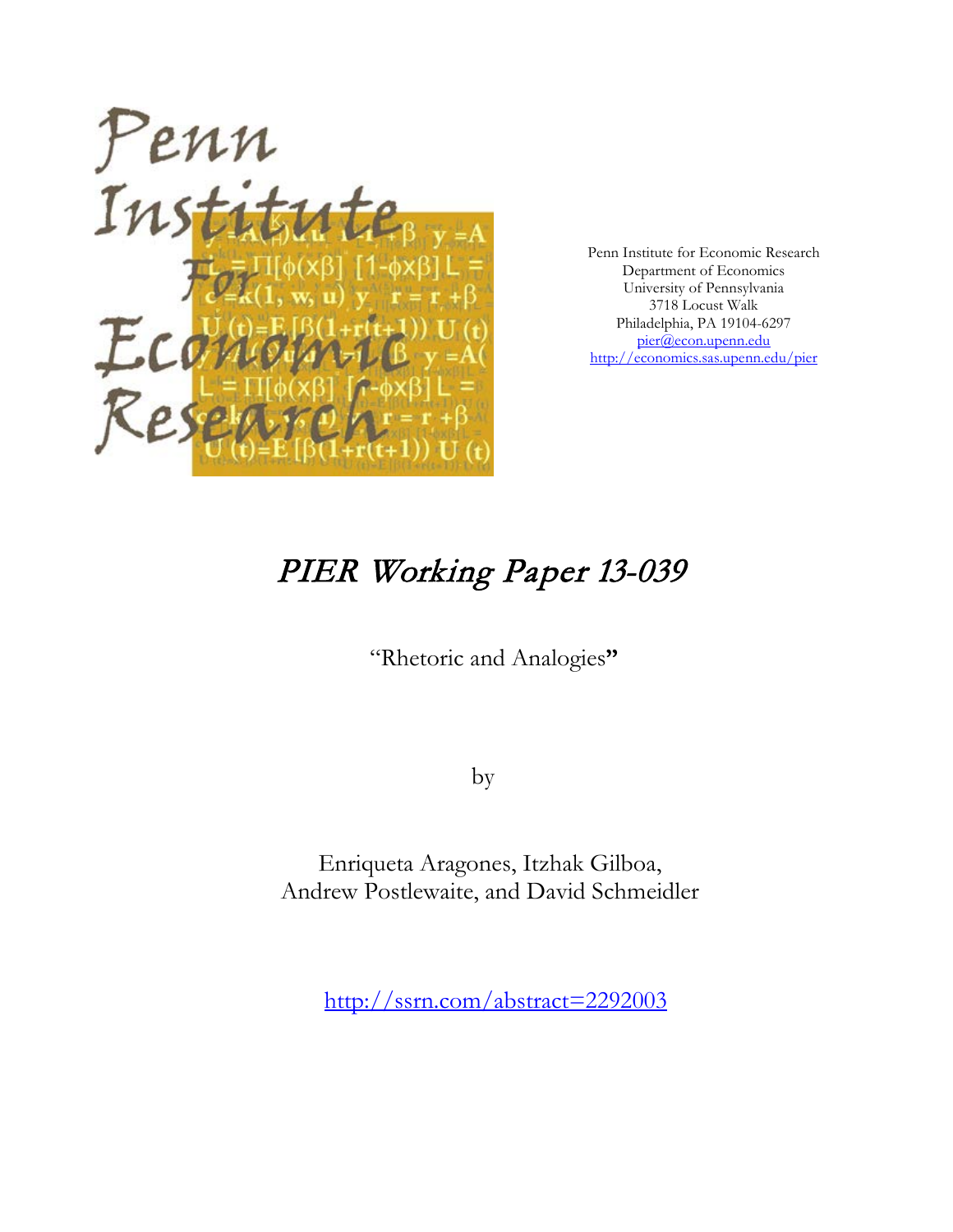## Rhetoric and Analogies

Enriqueta Aragones,<sup>\*</sup> Itzhak Gilboa<sup>†</sup>, Andrew Postlewaite<sup>†</sup>, and David Schmeidler<sup>§</sup>

July 2013

#### Abstract

The art of rhetoric may be defined as changing other people's minds (opinions, beliefs) without providing them new information. One technique heavily used by rhetoric employs analogies. Using analogies, one may draw the listener's attention to similarities between cases and to re-organize existing information in a way that highlights certain regularities. In this paper we offer two models of analogies, discuss their theoretical equivalence, and show that finding good analogies is a computationally hard problem.

## 1 Motivation

### 1.1  $Example<sup>1</sup>$

A: "Russia is a dangerous country."

B: "Nonsense."

A: "Don't you think that Russia might initiate a war against a Western country?"

Universitat Pompeu Fabra. aragones@upf.es

<sup>&</sup>lt;sup>†</sup>Tel-Aviv University. igilboa@post.tau.ac.il

<sup>z</sup>University of Pennsylvania. apostlew@econ.sas.upenn.edu

 $\S$ The Interdisciplinary Center Herzliya and Tel Aviv University. schmeid@post.tau.ac.il <sup>1</sup>We have used the same example in Aragones, Gilboa, Postlewaite, and Schmeidler (2005) in the context of rule-based thinking.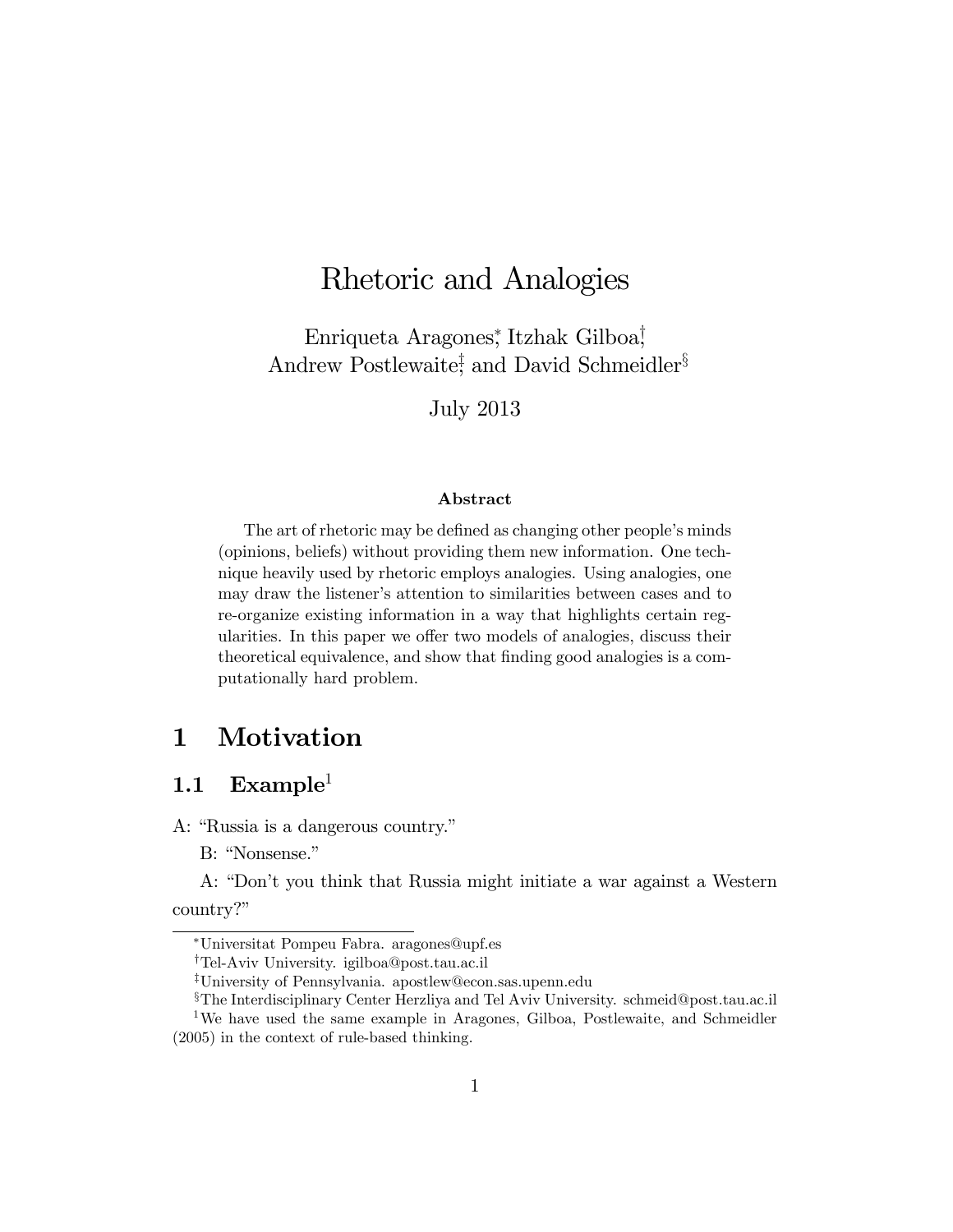B: "Not a chance."

A: "Well, I believe it very well might."

B: "Can you come up with examples of wars that erupted between two democratic countries?"

A: "I guess so. Let me see... How about England and the US in 1812?"

B: "OK, save colonial wars."

A: "Anyway, you were wrong."

B: "I couldn't be wrong, as I said nothing. I merely posed a question."

A: "Yes, but your implicit claim was obvious."

B: "My implicit claim is that you can barely come up with such examples, apart from colonial wars."

A: "Well, this might be true."

B: "It's called 'democratic peace' and it's a well-known phenomenon, I didn't make it up."

A: "So what are you saying?"

B: "That Russia is not very likely to initiate a war against a Western democracy."

A: "Well, you might have a point, but only if Russia remains a democracy."

The argument can go on forever. The point we'd like to make is that B seems to have managed to change Aís views, despite the fact that B has not provided A with any new information. Rather, B has pointed out a certain regularity (the "democratic peace" phenomenon) in the cases that are known to both A and B. This regularity is, apparently, new to A. Yet, A had had all the information needed to observe it before meeting B. It simply did not occur to A to test the accuracy of the generalization suggested to her by B. Aís knowledge base contained many cases of wars (and of peaceful resolutions of conflicts as well), but they were not organized by the type of regime of the relevant parties. Indeed, it is likely that, if B were to ask A, "Can you name wars that occurred in the 20th century?" or "Can you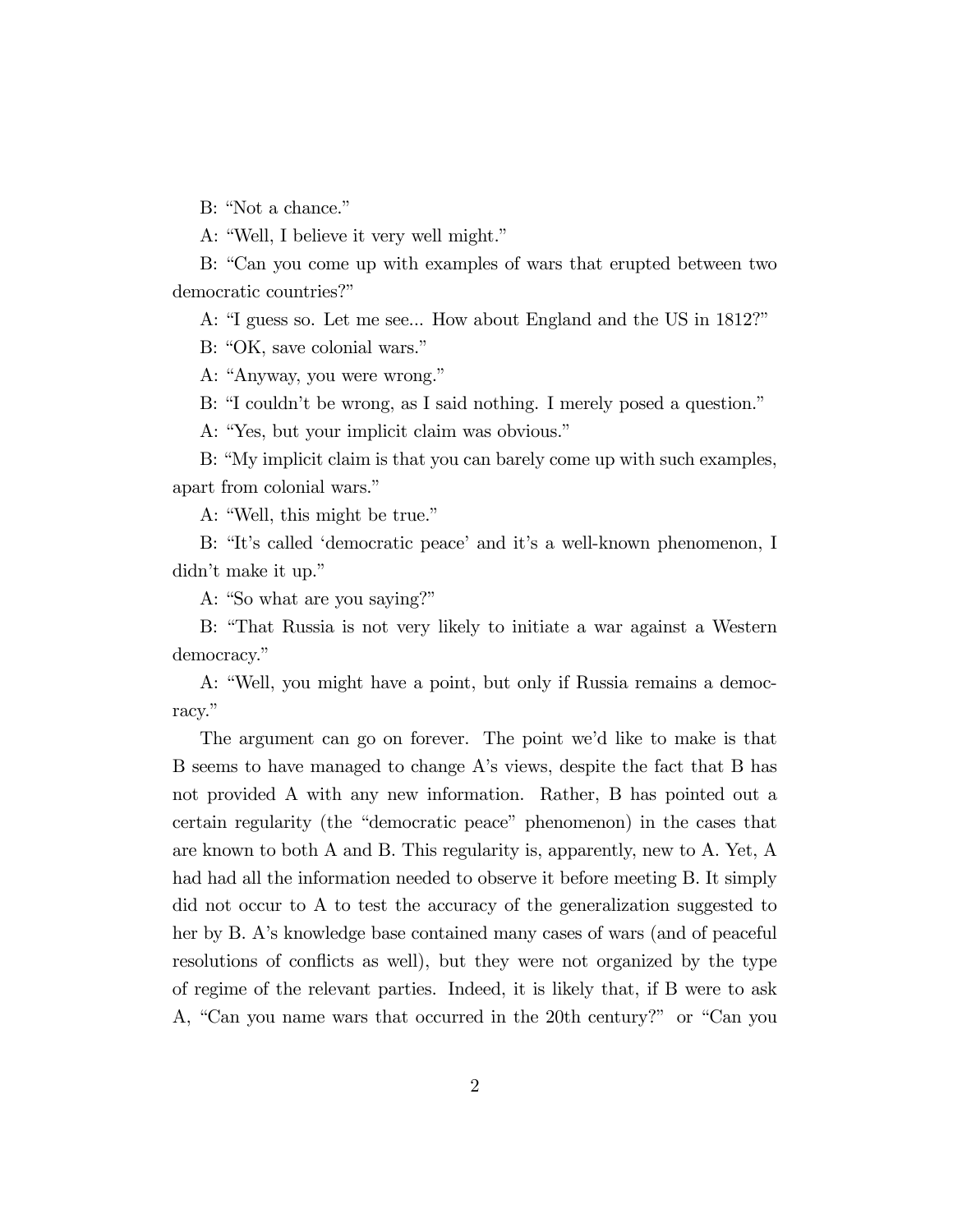name wars in which Germany was involved?", A would have had no difficulty in coming up with examples. This is due to the fact that most people can access their international conflicts memory by the "indexes" of "period" or "country". But most people do not generate the index "type of regime" unless they are encouraged to do so. Thus, drawing someone's attention to a certain regularity, or similarity among cases, may cause them to view the world differently without providing them any new factual information.

#### 1.2 Example

"And the LORD sent Nathan unto David. And he came unto him, and said unto him, There were two men in one city; the one rich, and the other poor. The rich man had exceeding many flocks and herds: But the poor man had nothing, save one little ewe lamb, which he had bought and nourished up: and it grew up together with him, and with his children; it did eat of his own meat, and drank of his own cup, and lay in his bosom, and was unto him as a daughter. And there came a traveller unto the rich man, and he spared to take of his own flock and of his own herd, to dress for the wayfaring man that was come unto him; but took the poor manís lamb, and dressed it for the man that was come to him. And David's anger was greatly kindled against the man; and he said to Nathan, As the LORD liveth, the man that hath done this thing shall surely die: And he shall restore the lamb fourfold, because he did this thing, and because he had no pity. And Nathan said to David, Thou art the man. [...] And David said unto Nathan, I have sinned against the LORD." (2 Samuel 12 :: King James Version)

How did Nathan convince King David that he had sinned? Has he provided any new information, previously unknown to the king? Hardly. King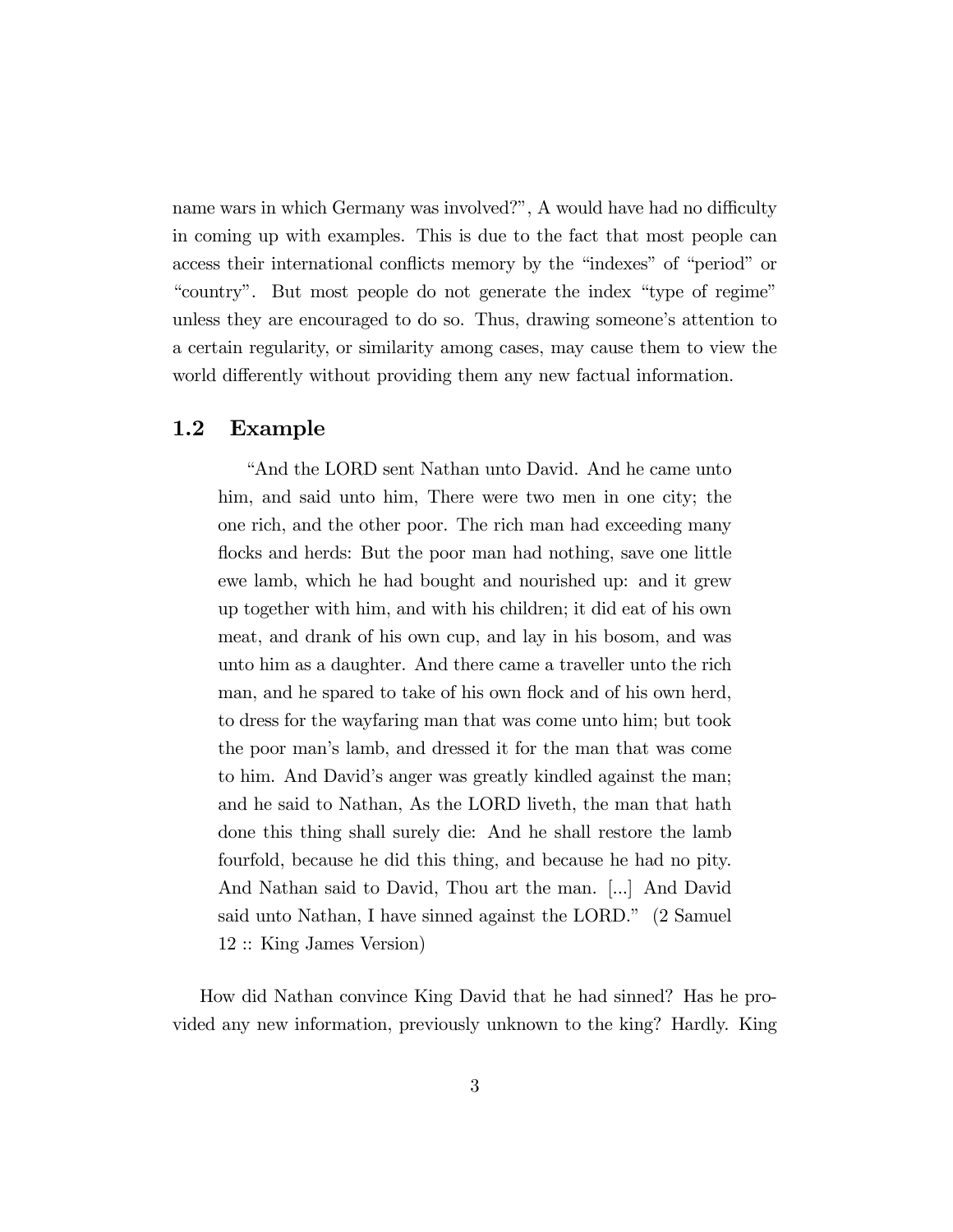David knew perfectly well all the sordid details of his well-planned crime. He also knew how God would view this crime, were He consulted. Moreover, King David certainly did not need Nathan to tell him what his own moral code would suggest in the case of the two men ("the man... shall surely die"). What, then, did Nathan tell David that the latter did not already know?

We argue that Nathan did not inform David of any new fact. Rather, he pointed out to him the analogy between known facts. True, King David did not know the story about the rich and the poor men. But this story is a parable. It need not be factually true to be an effective rhetorical tool. What matters in this story is King David's general moral attitude, which had been known by him before he heard Nathan's parable. Moreover, even after King David heard the story, he only expresses his fury over the rich manís behavior. He seems neither to feel any regret over his own conduct, nor to even think of it. Only after Nathan said "Thou art the man" did the King change his view regarding his crime. Until that point, King David was missing the analogy between his sin and the rich man's wrongdoing.

#### 1.3 Example

In August 1990, A and B argue about Iraqís invasion of Kuwait. A holds that the US should react to the invasion. B believes it should not. A might point out that Iraq's invasion of Kuwait is reminiscent of Nazi Germany's invasion of Czechoslovakia. B might counter that Iraqís invasion of Kuwait is actually analogous to Israel's occupation of the territories it captured in 1967. Such arguments are, for the most part, not about facts. They rarely provide new factual information, or dispute the facts considered known. Rather, it is often the case that all parties know, or at least have access to the same information. Each debater attempts to influence the other's opinion by pointing out analogies that might not have occurred to the other party.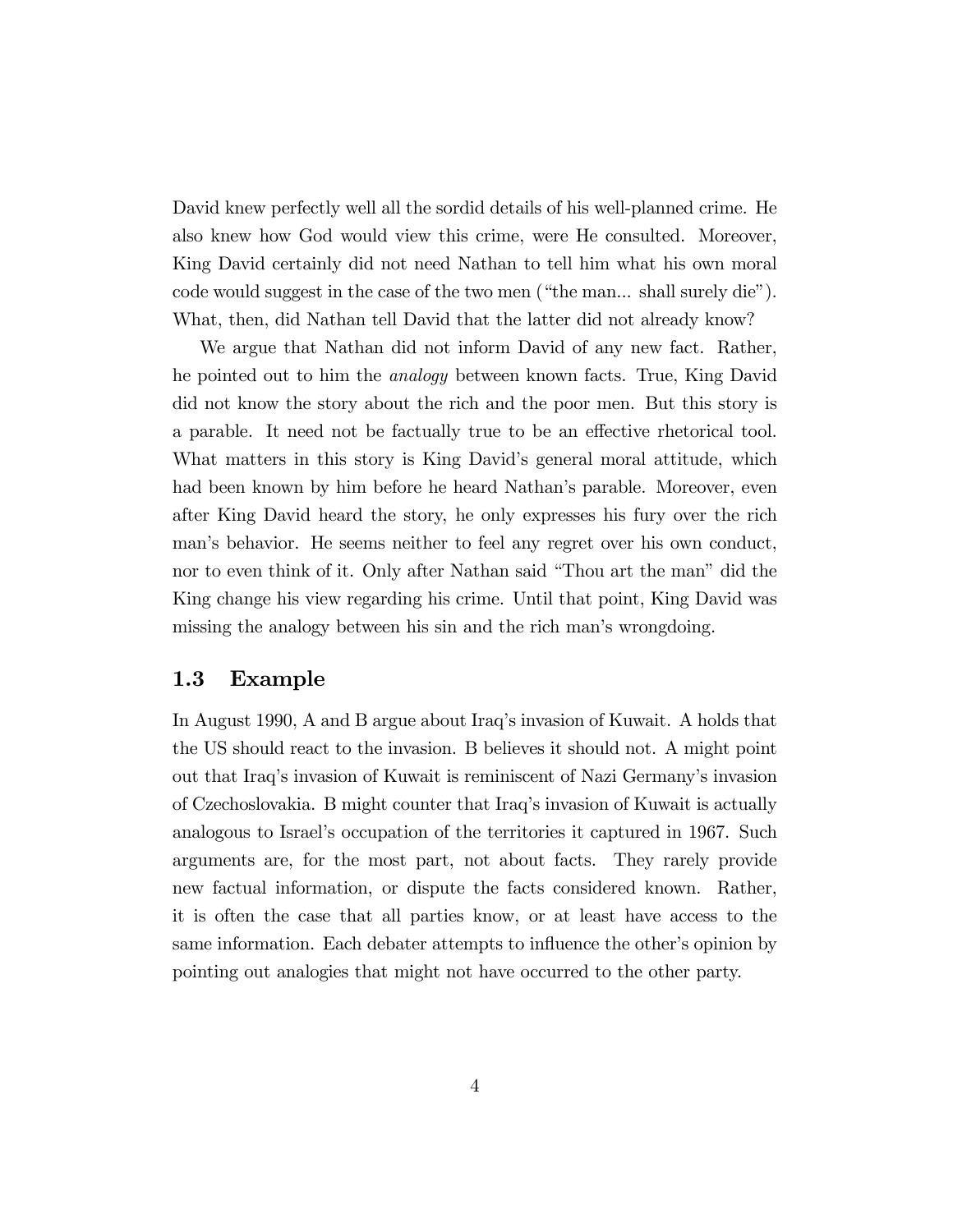### 2 Main Thesis

We hold that much of the art of rhetoric has to do with changing other people's minds without providing them new information. One of the ways in which this can be done is by drawing people's attention to certain analogies between cases that they already know, or to certain regularities that characterize known cases.

The use of cases in rhetoric can be classified according to two criteria:

(i) The logical structure of the argument can be analogical or inductive. Analogies are correspondences between cases. Induction consists of generalization of (presumably) many cases to a rule, abstracting away from the details of these cases. Induction relies on similarity among cases, but it goes beyond similarities to the formulation of general rules. The arguments in Examples 1.2 and 1.3 above are arguments by analogies. By contrast, the argument in Example 1.1 is inductive: it attempts to summarize many similar cases by the regularity "democratic countries do not initiate wars against each other".

(ii) The type of claim being made can be descriptive or normative. A descriptive claim attempts to change the listener's beliefs or predictions about the world. A normative claim, by contrast, aims to change the listener's views about what is the "right", ethically preferred, or morally acceptable course of action.<sup>2</sup> The democratic peace argument is descriptive. It says nothing about the desirability of peace or the horrors of war. It deals only with the empirical truth of certain predictions. Nathanís argument in Example 1.2, on the other hand, is purely normative. It has nothing to do with claims about what the world actually is, but with what it should be. Generally, one often finds a mix of descriptive and normative rhetorical arguments. For instance, the analogy between Iraqís invasion of Kuwait and Germanyís invasion of Czechoslovakia

<sup>2</sup>Descriptive claims can, of course, be used in the context of a normative argument. For a more detailed discussion of descriptive and normative theories, see Gilboa and Schmeidler (2001).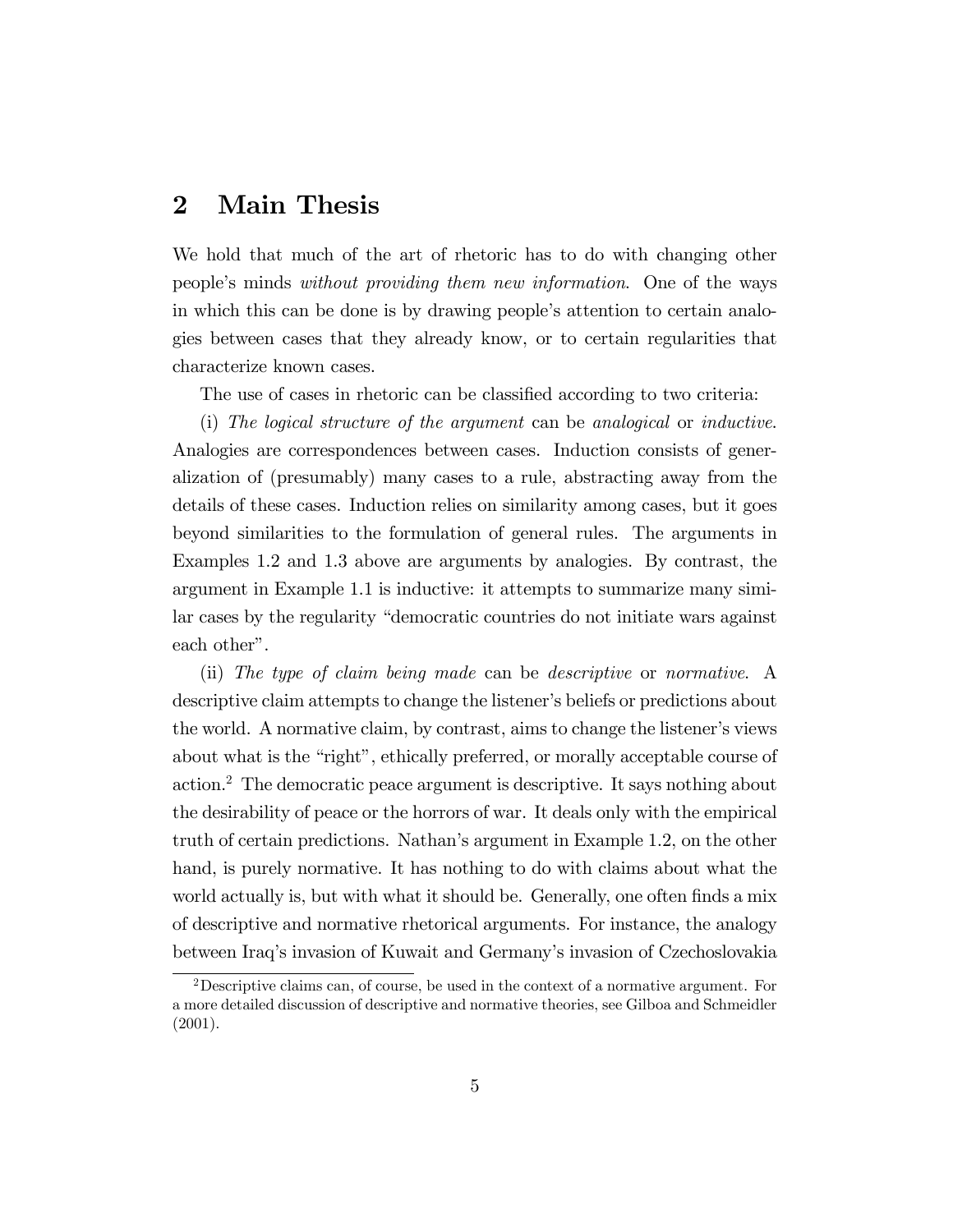in Example 1.3 can be viewed as descriptive, namely, as suggesting that employing a policy, similar to that used by Britain in 1938, would result in a similar outcome. The analogy between the Iraq-Kuwait case and the Israeli occupation of the territories is largely normative: it suggests that just as no action was taken against Israel, none should be taken against Iraq.

The process of induction, and the related concept of abduction have been amply studied by formal models (see Carnap (1950)). It appears that less attention has been devoted to formal modeling of analogies. (Exceptions include Falkenhainer, Forbus, Gentner (1989), and Gick and Holyoak (1980,1983).) This paper attempts to make a contribution to the latter. That is, we do offer here a model of induction, and focus solely on analogies. We will, however, sketch the way in which inductive problems can be described in our models.

Descriptive and normative rhetorical arguments turn out to have a very similar structure.<sup>3</sup> Both descriptive and normative analogies are functions from one case to another. As an argument for or against a certain outcome in a given case, analogies attempt to derive authority from the outcomes of other cases. A descriptive analogy turns to actual events, in an attempt to show that a certain outcome is likely. A normative analogy cites actual or hypothetical ethical judgments and appeals to preferences for consistency of such judgments. Thus, a legal argument cites past court decisions, which are typically viewed as "correct" by definition.<sup>4</sup> But the source of authority has almost no effect on the formal structure of the analogy. Hence, in this paper we deal with both types of analogies.

 $3$ This is true also of inductive reasoning: rules can be thought of as "rules of nature", namely, descriptive, or as the essence of a moral code, that is, playing a normative role. Indeed, in the latter a rule can be viewed as a description of one's moral intution, treated as data. (See Gilboa (1994), Gilboa and Schmeidler (2001).)

<sup>4</sup>We return to this example in the last section.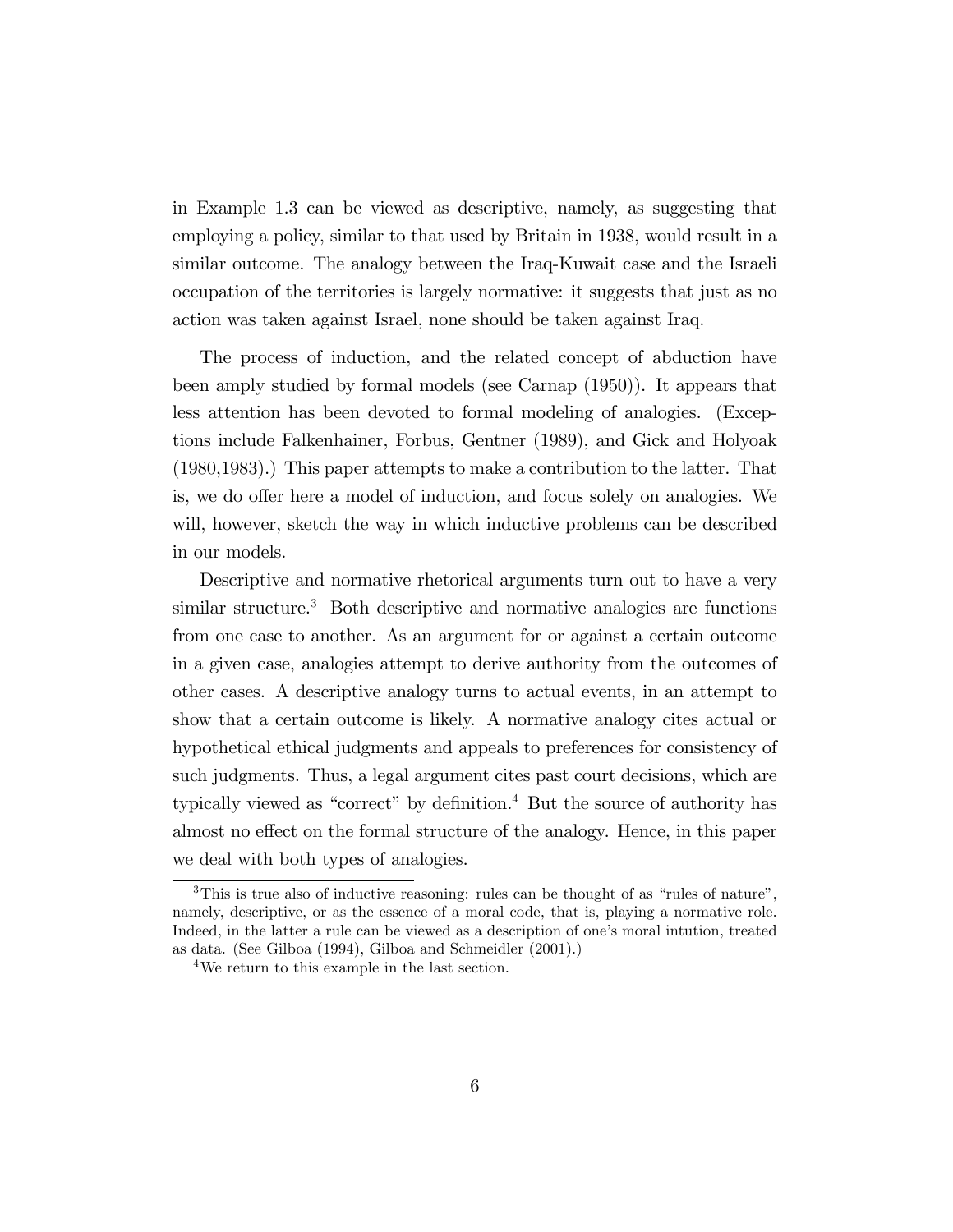## 3 Modeling Analogies

In this section we outline two possibilities for formally modeling analogies between cases. The discussion here is informal, and attempts to convey the main intuition in the context of the examples above. We defer the formal definitions of the models and the results to the following section.

#### 3.1 Attributes

Cases are similar if they have similar attributes. For instance, suppose that case c is the Iraqi invasion of Kuwait in 1990, and case d is the German invasion of Czechoslovakia in 1938. One attribute that these cases have in common is the military might of the invading country. Another is the relative weakness of the invaded country. Yet another is the type of regime: both invaded countries might be viewed as dictatorships. There are, of course, many attributes that the cases do not share, such as the decade in which they occurred, the relative standing of the invading country, and so forth.

Some of the attributes that are relevant to the evaluation of the similarity between cases  $c$  and  $d$  can be described by the following matrix:

| Attribute  | A1                     | $a_2$ | $u_3$ | $a_4$                                          | $a_{5}$   |
|------------|------------------------|-------|-------|------------------------------------------------|-----------|
|            | Aggressor Victim Post- |       |       | Aggressor                                      | Aggressor |
|            | is strong              |       |       | is weak WWII is a dictatorship is a superpower |           |
| $\epsilon$ |                        |       |       |                                                |           |
|            |                        |       |       |                                                |           |

If one were to incorporate all relevant attributes as columns in this matrix, one may identify case c with the vector  $(1, 1, 1, 1, 0)$ , and case  $d$  – with  $(1, 1, 0, 1, 1)$ . It would seem natural that the similarity between these cases be determined based on the distance between these vectors. For instance, assume that  $w = (w_1, ..., w_5)$  is a vector of non-negative weights, adding up to 1, and define, for  $x, y \in \mathbb{R}^5$ , the w-distance between x and y to be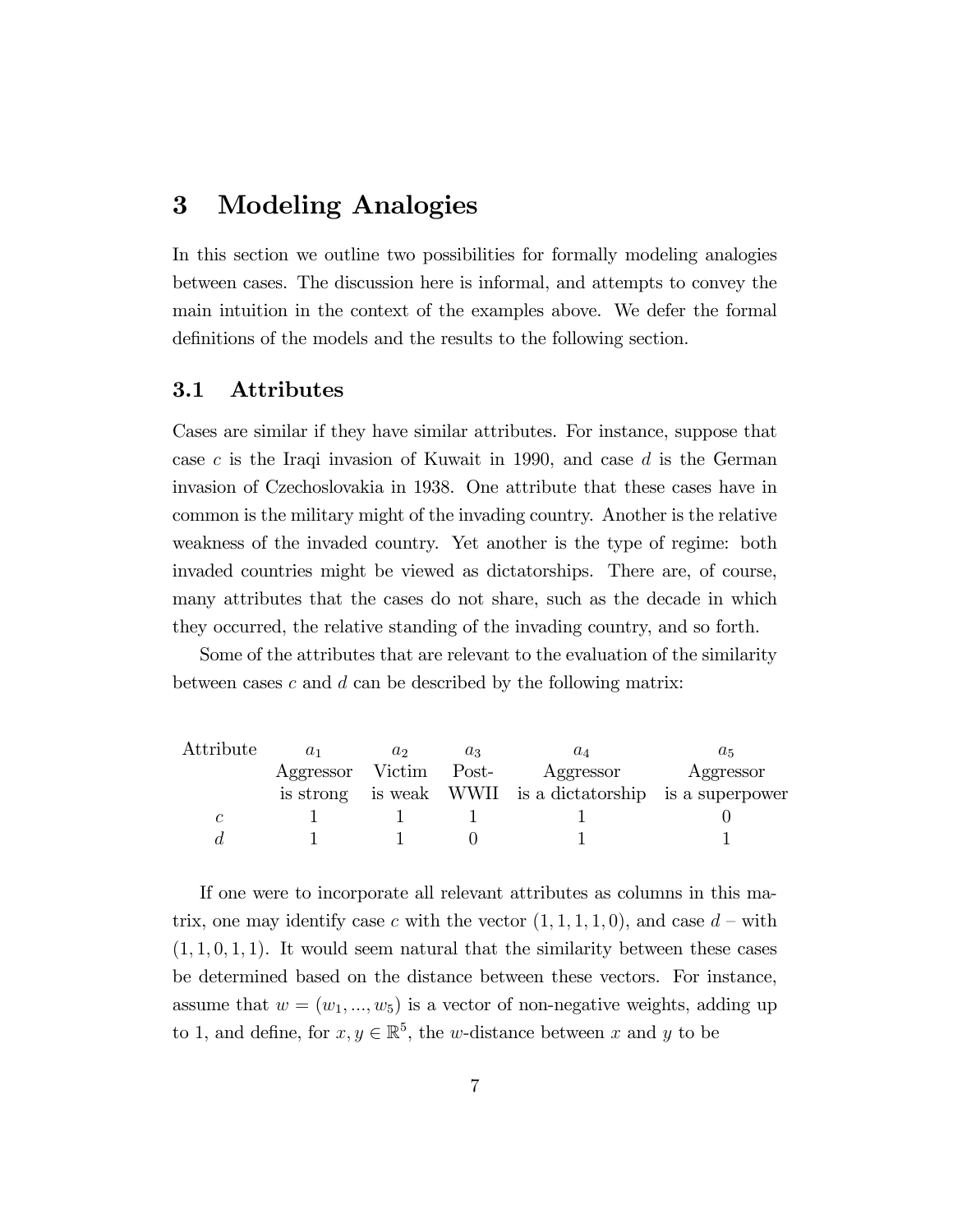$$
d_w(x, y) = \sqrt{\sum_{i=1}^5 w_i (x_i - y_i)^2}.
$$

Then, one may define the similarity between two cases to be a function of the distance  $d_w$  between their attribute vectors. Reasonable conditions on the similarity function  $s = s(d_w)$  are that it be non-negative, decreasing, and satisfy  $s(0) = 1$  and  $s(d) \rightarrow 0$  as  $d \rightarrow \infty$ .

For concreteness, assume that we choose

$$
s(d) = \frac{1}{1+d}
$$

and that  $(w_1, ..., w_5) = (\frac{1}{5}, ..., \frac{1}{5})$  $\frac{1}{5}$ ). Then the similarity between cases c and d above will be computed as follows:

$$
d_w(x, y) = \sqrt{\sum_{i=1}^5 w_i (x_i - y_i)^2} = \sqrt{\frac{2}{5}} = .632
$$

$$
s(.632) = \frac{1}{1.632} = .612
$$

More generally, cases may have attributes as continuous variables. For instance, a country is not simply "strong" or "not strong". Military might is a matter of degree. Even the type of regime a country has varies on a scale between democracy and dictatorship. Since no loss of generality is involved, we will henceforth assume that, for each case  $c$  and each attribute  $a$  there is a real number  $x_{ca}$ , between 0 and 1, measuring the degree to which case c had attribute a.

How do people select the weight vector  $w$ ? Suppose that one suggests that the Iraqi invasion of Kuwait is similar to the German invasion of Czechoslovakia because both Saddam Hussein and Adolph Hitler had moustaches. That is, one offers a new attribute, "leader of aggressor has a moustache", and points out that the two cases have the same value for this attribute. What should be the weights attached to this attribute?

The answer to this question is subjective. Yet, it appears that most people learn the importance of attributes from past data: attributes that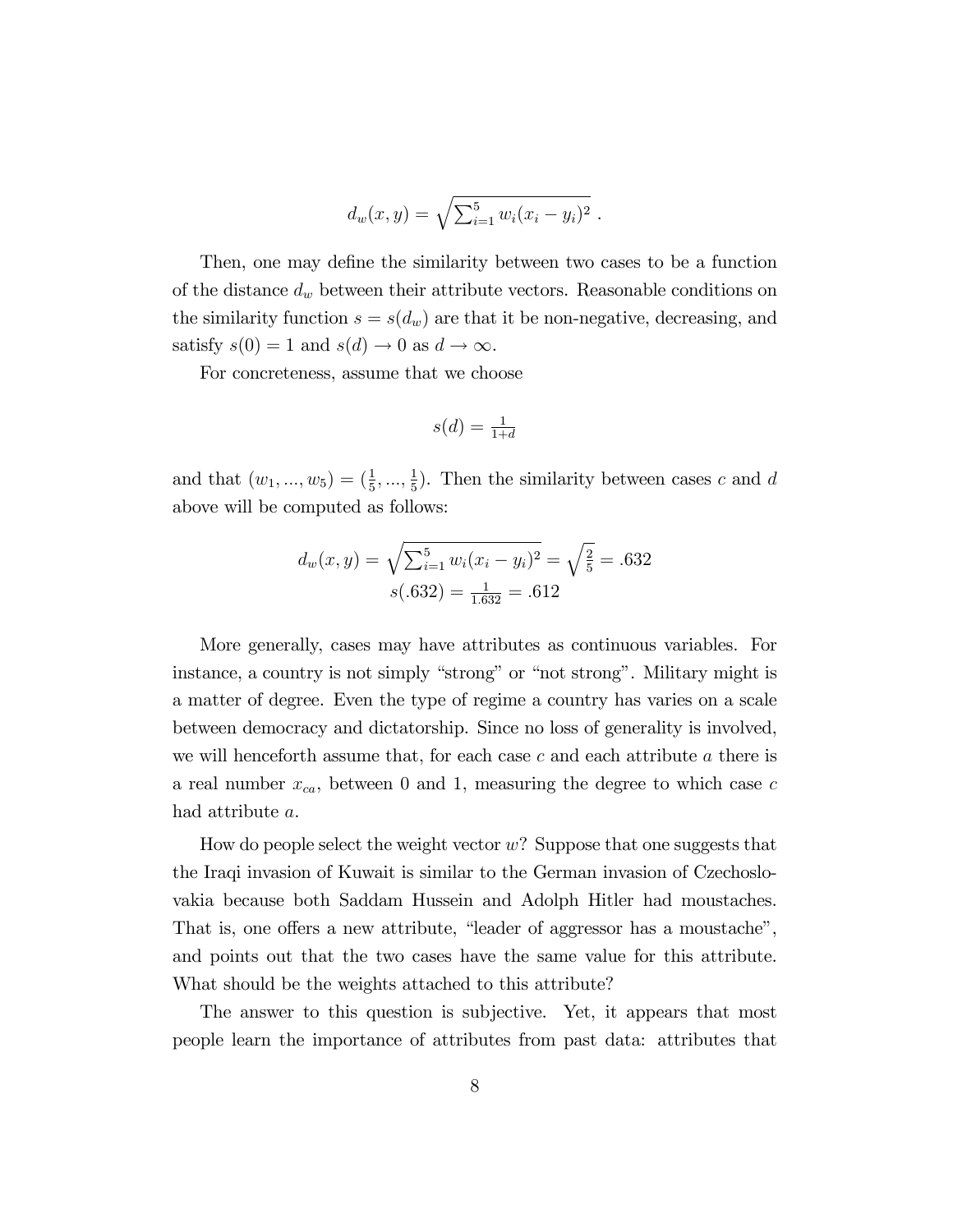have been shown to have a greater explanatory power should be expected to be more heavily weighted. For instance, suppose that we are trying to predict, in case c, whether Saddam Hussein is likely to attack other countries if his invasion of Kuwait left unchallenged. Assume that we have a database of cases, such as d, for which it is known whether they did or did not result in further aggression. Let  $D$  be the set of cases that did result in aggression, and  $E$  the set of cases that did not. It is then meaningful to ask, what are the weights w that would make the cases within  $D$  and the cases within  $E$ most similar to each other, while making cases from different sets the most dissimilar? Abusing notation, let us identify cases in  $D$  and in  $E$  by their attribute vectors  $x \in \mathbb{R}^5$ . It is then meaningful to solve

(Optimal-Weights) 
$$
Max_{w \in \Delta^4}[\sum_{x,y \in D} s(d_w(x,y)) + \sum_{x,y \in E} s(d_w(x,y)) - \sum_{x \in D, y \in E} s(d_w(x,y))]
$$

where  $\Delta^4$  is the 4-dimensional simplex of weights  $w = (w_1, ..., w_5)$ .

Let us consider Example 1.1 again. In this example, A starts the debate with no notion of the democratic peace phenomenon. She may be described as solving the Optimal-Weights problem above, using a restricted matrix, in which the regimes of the fighting countries do not appear as attributes. Once B points out that regimes might matter, A adds this attribute to the matrix. Using her own memory, she can fill up the values of many cases in this column. She then solves the Optimal-Weights problem again. If, indeed, the democratic peace phenomenon gets support based on A's memory, she will start putting more weights on regimes in her similarity judgments, and will use them in specific predictions.

Observe that Optimal-Weights has a somewhat different goal than does induction. The process of induction aims at discovering regularities. As such, the rule "democratic countries do not initiate wars against each other" is a regularity that might suggest itself from the data. Such a rule may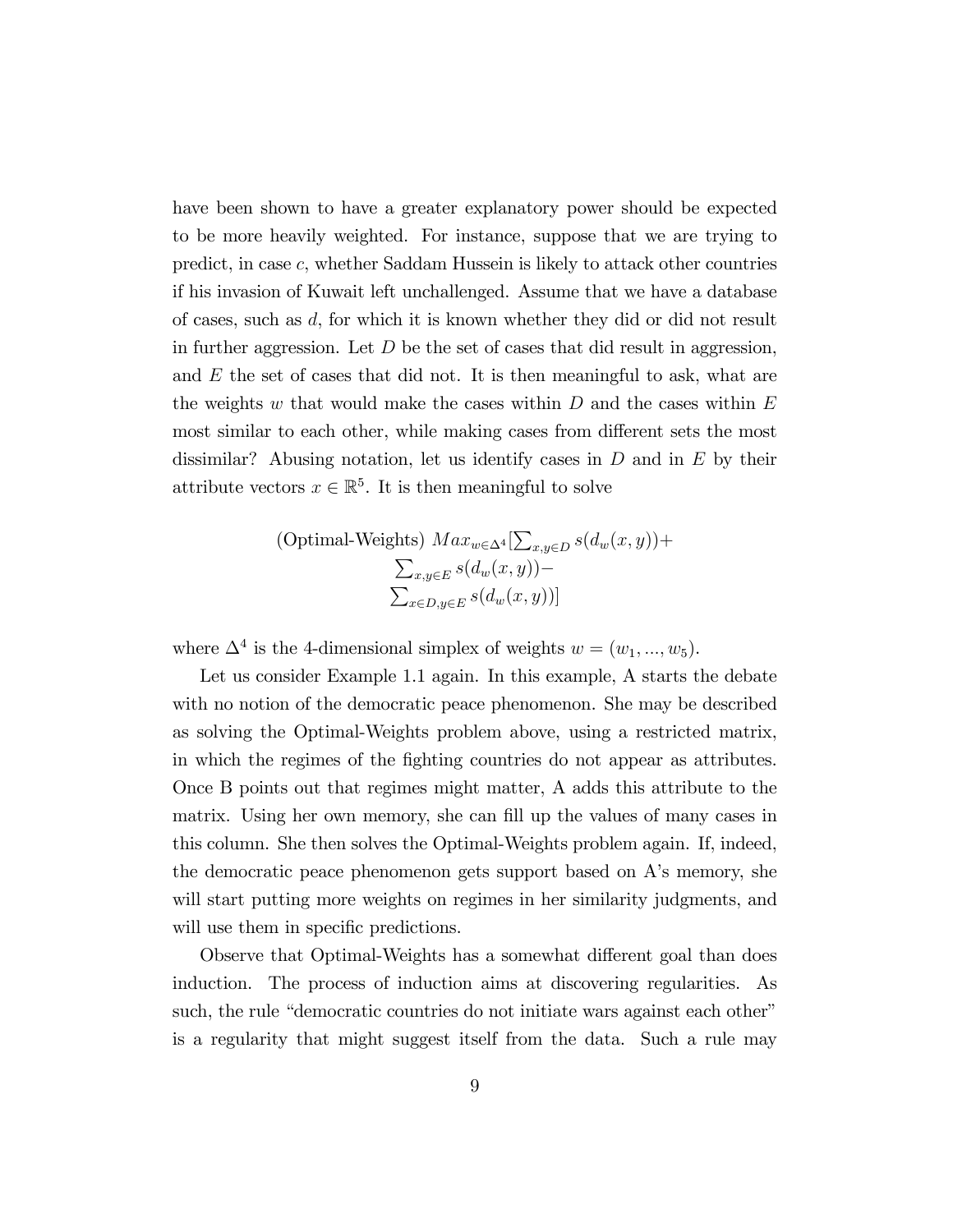indicate that Russia is not a dangerous country as long as it is a democracy. But it does not say how dangerous it is if it ceases to be a democracy. By contrast, the Optimal-Weights problem seeks the attribute weights that best explain the entire database. That is, it should not only distinguish between democracies and dictatorships, but it should also help us distinguish between wars and peaceful resolutions of conflict where at least one party was not a democracy. Thus, even if the democratic peace phenomenon is assumed to be a perfectly accurate description of history, the optimal weight of the attribute "both parties are democracies" will not be 1.

In the language of attributes, Example 1.1 describes a situation in which one debater points out an attribute that the other debater was not aware of, and this new attribute changes that similarity function of the listener. In Example 1.2, by contrast, the listener was not aware that a useful analogy might be used. Indeed, King David walks blindly into Nathanís trap. The King might have been more careful in passing judgment on the rich man, had he had some suspicion that his own conduct was about to be discussed. Finally, in Example 1.3 both debaters are aware of the issue they are debating, but they might not be aware of all the relevant cases, or of all the relevant attributes.

#### 3.2 Predicates

Further insight might be gained if we endow cases with additional structure. Assume that each case consists of one or more entities, and certain relations between them. For instance, case c, of the Iraqi invasion of Kuwait, will deal with the entities "Iraq" and "Kuwait", and possibly also with the entity "Saddam". A two-place predicate  $invade(Traq, Kuwait)$  will reflect the main fact in the story. Other predicates may supply more details. For instance *powerful*  $(Iraq)$  will state that the invading country was indeed strong, leader(Saddam, Iraq) and moustache(Saddam) will reflect the additional piece of information about the leader of the invading country, and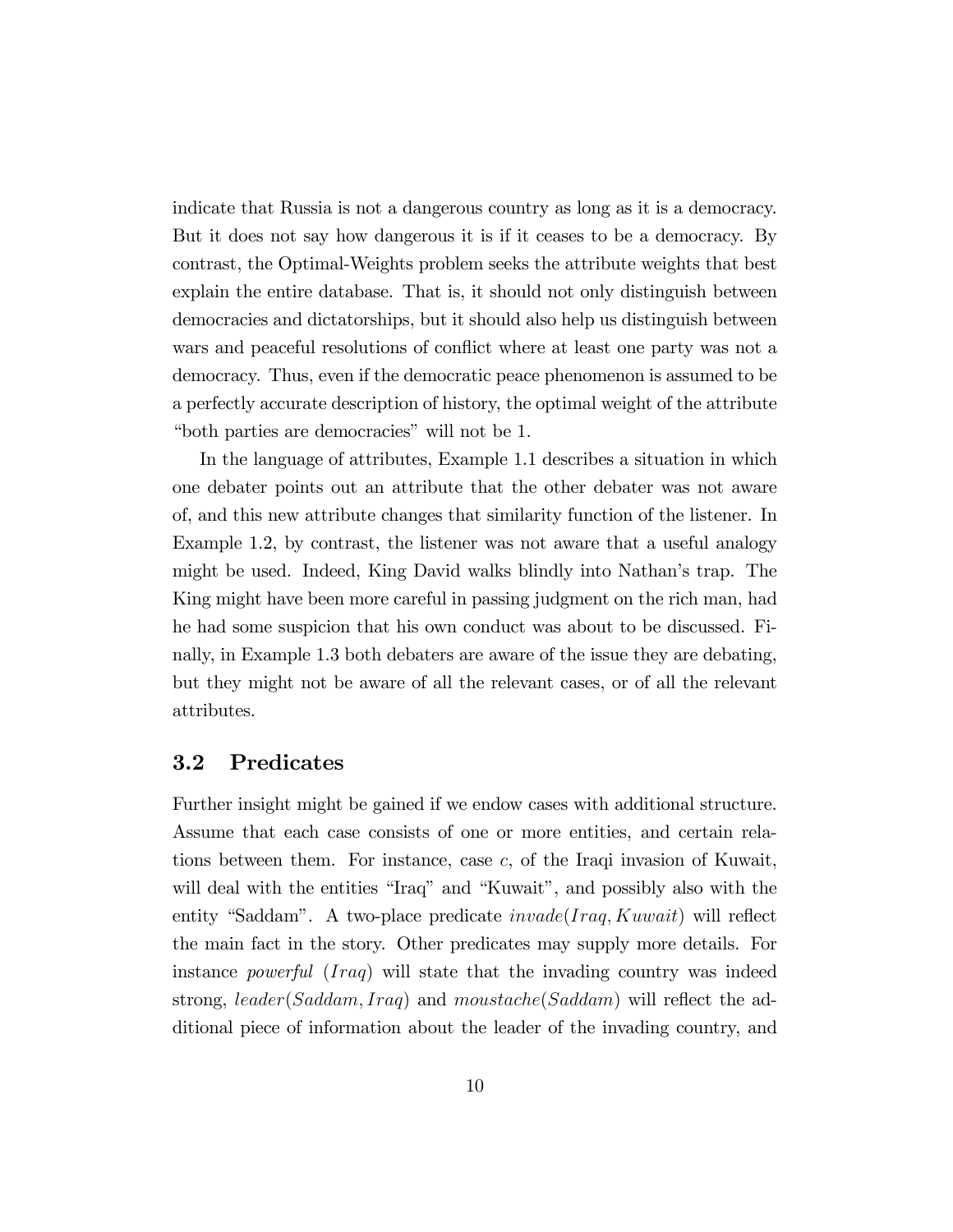so forth.

As in the case of attributes, certain predicates are fuzzy. Countries cannot be simply classified as "powerful" or "not powerful". Rather, they are powerful to a certain degree. Even a moustache can continuously be transformed into non-moustache. Thus, we do not model predicates as relations but as functions.

It will be convenient to define a case as a set of entities, and assume that, given these entities, all possible predicates can be computed for all possible arguments from a given case. Thus, we assume that the function moustache is defined for all entities. The fact that it is meaningless to ask whether Iraq has a moustache will simply be denoted by  $moustache( Iraq) = 0$ .

In this model, case c ("Iraq invaded Kuwait") is similar to case  $d$  ("Germany invaded Czechoslovakia") because there is a *mapping* between the entities involved in these cases. That is, let  $\phi$  be a function from a subset of entities in case c to entities, such that  $\phi(Iraq) = Germany$ ,  $\phi(Kuwait) =$ Czechoslovakia, and  $\phi(Saddam) = Hitler$ . The similarity between cases c and d rests, presumably, on the fact that predicates take similar values when they are applied to entities in c as when they are applied to their  $\phi$ -images in d. For instance:

$$
invade(Traq, Kuwait) = invade(\phi(Traq), \phi(Kuwait)) =
$$

$$
invade(Germany, Czechoslovakia) = 1;
$$

$$
leader(Saddam, Iraq) = leader(\phi(Saddam), \phi(Traq)) =
$$

$$
leader(Hitler, Germany) = 1;
$$

$$
moustache(Saddam) = moustache(\phi(Saddam)) =
$$

$$
moustache(Hitler) = 1
$$

but there are also predicates that would distinguish between the cases:

$$
post-WWII( Iraq, Kuwait) = 1 \neq post-WWII(\phi( Iraq), \phi(Kuwait)) =
$$

$$
post-WWII(Germany, Czechoslovakia) = 0;
$$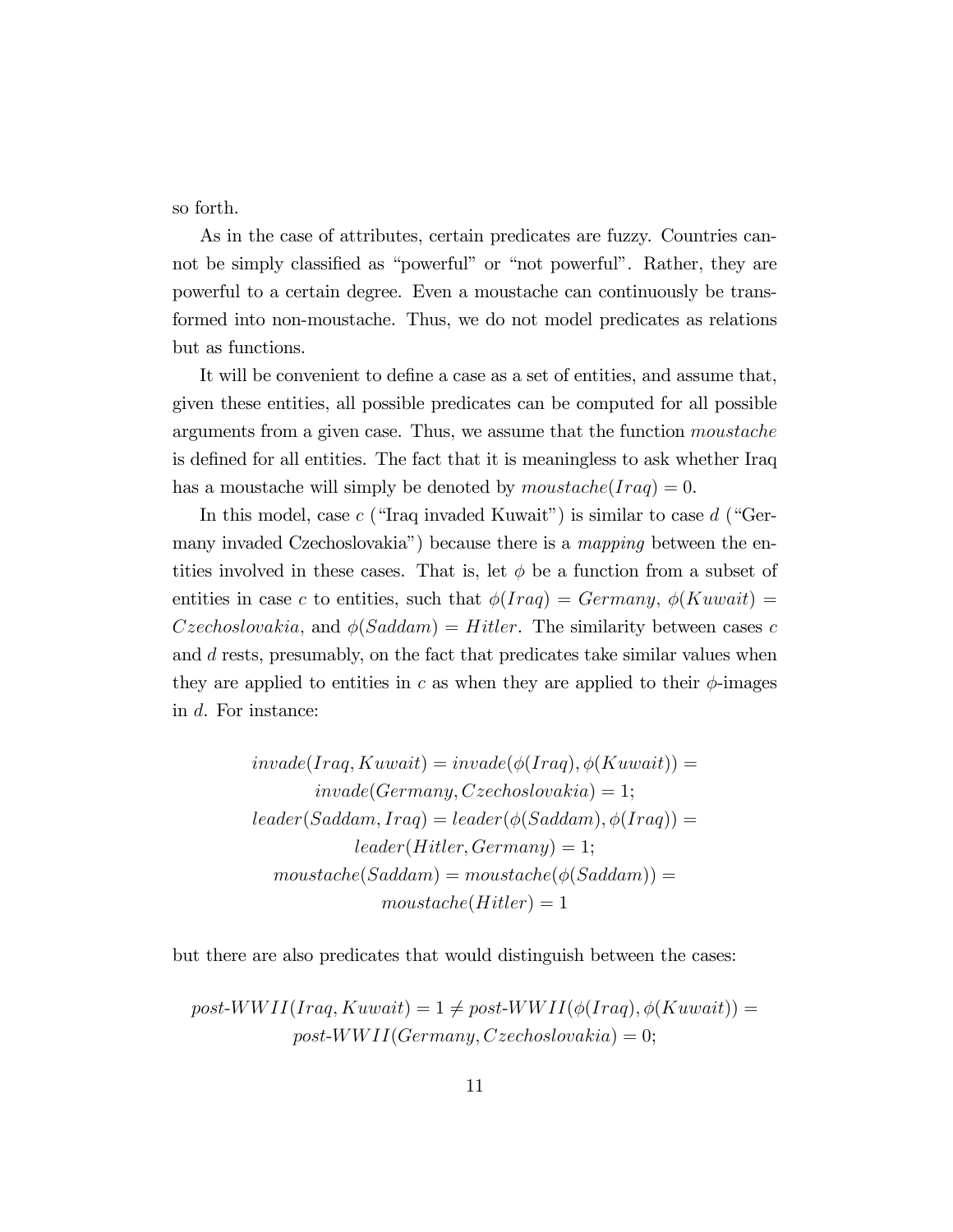$superpower( Iraq) = 0 \neq superpower(\phi(Traq)) =$  $superpower(Germany) = 1.$ 

> ó ó ó ó ó ó ó ó ó ó ó ó ó ó ñ Insert Figure 1 about here ó ó ó ó ó ó ó ó ó ó ó ó ó ó ñ

Figure 1 depicts the predicate model in Example 1.2. In this figure, entities are written in lower-case (unboxed) and predicates  $-$  in upper case (boxed). The dashed lines describe the mapping  $\phi$ . Curved lines represent non-zero values of predicates. For instance, the line going through "David", "TOOK", and "Bathsheba" means that  $TOOK(David, Bathsheba) = 1$ .

Predicates in this model are roughly analogous to attributes in the previous one.<sup>5</sup> Yet, several distinctions exist. Predicates are formally defined as functions of entities. A predicate can have any number of arguments (with one or two arguments used in the examples above). A case may involve many entities. Thus, a predicate can be applied to many sub-sequences of entities. For instance, given the predicate invade, it is meaningful to ask whether  $invade(Kuwait, Iraq)$ , namely, whether Kuwait also invaded Iraq. Indeed, the analogy between cases  $c$  and  $d$  has to do with the fact that in both cases the invaded country was not aggressive:

 $invade(Kuwait, Iraq) = invade(Czechoslovakia, Germany) = 0.$ 

Moreover, given two cases, the analogy between them is not uniquely defined. An analogy, which is a mapping from one case into another, determines which entity in the range is the equivalent of each entity in the domain. In the examples above only one reasonable mapping was possible. But consider, for instance, the claim that "The situation in Israel brings to mind WWII". Some would agree with this statement because they draw an analogy between Israelís treatment of the Palestinian people and Germanyís treatment of Jews

<sup>&</sup>lt;sup>5</sup>A formal equivalence theorem is provided in the next section.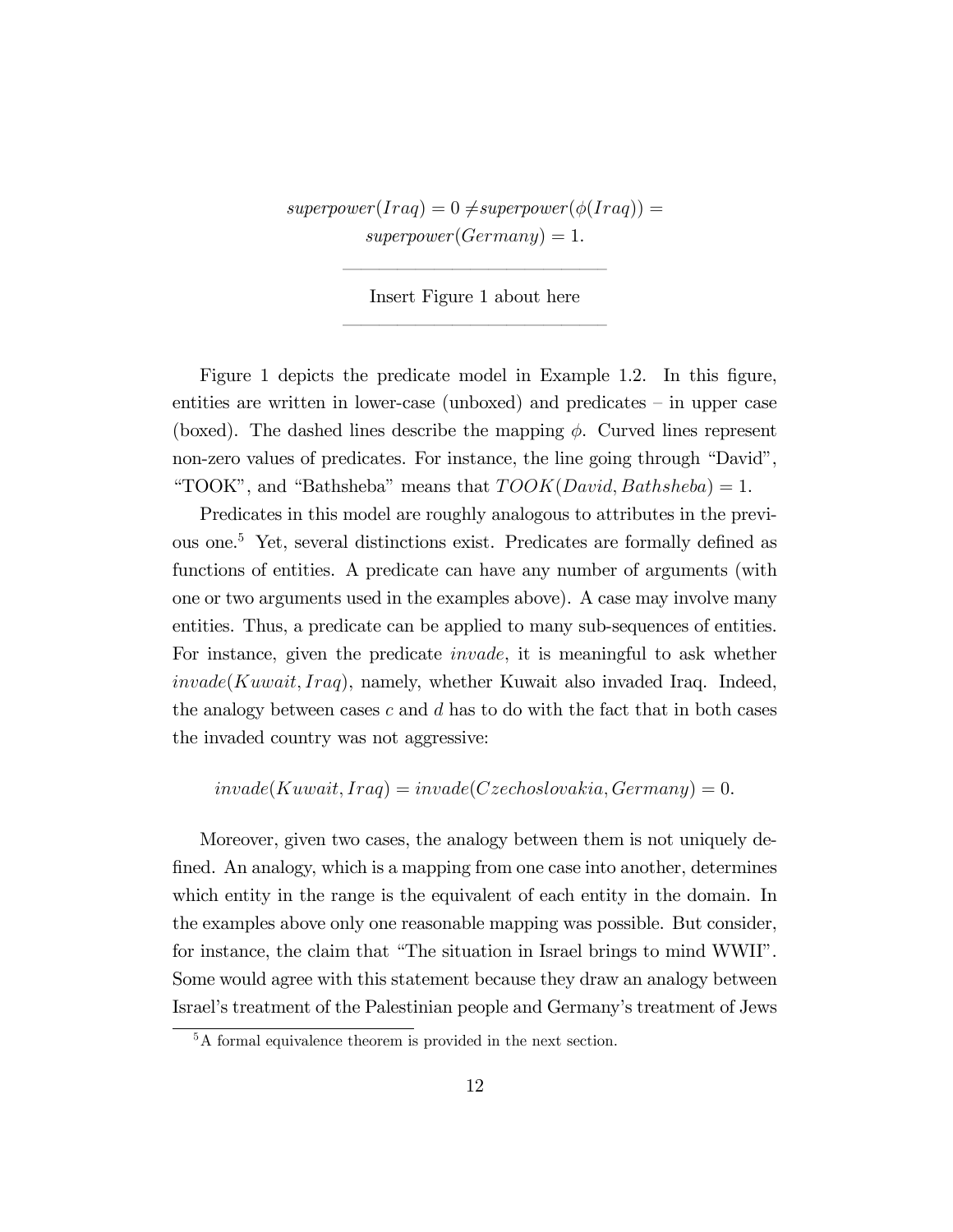in WWII. Others would subscribe to this very statement, because they feel that Jews are always victims of violence. That is, one mapping would be  $\phi(Israel) = Germany; \phi(Palestinians) = Jews$ , whereas another would be  $\phi(Israel) = Jews; \phi(Palestinians) = Germany.$  Thus, even if one knows what are the cases under discussion, it might not be obvious which analogy is being drawn.<sup>6</sup> The attribute model is not rich enough to describe a situation in which the cases are known, but the analogy between them is not.

How similar are two cases  $c$  and  $d$ ? In light of the discussion above, this question cannot be answered unless we know what is the appropriate mapping between them. We will therefore judge the similarity of two cases given an analogy, or simply discuss the strength of this analogy.

The strength of an analogy  $\phi$  between case c and its image  $\phi(c) \subset d$  will be deÖned based on the proximity of the values of all predicates, given all possible arguments from  $c$  and the same predicates applied to their images from d. Formally, for a case c define a vector  $x$ , such that each entry in  $x$ specifies a certain predicate and a sequence of arguments for it from case  $c$ . Similarly, let y be the corresponding vector generated for the  $\phi$ -image of c. The evaluation of similarity between cases c and  $\phi(c)$  may then proceed as in the attribute model.

It follows that the problem of optimal weights for the similarity function can be re-defined in the predicate model. Indeed, the weights one attaches to predicates depend on their relative success in explaining past data. As in the attribute model, a person who is not aware of a certain predicate will use a similarity function that makes no use of this predicate. Should the person become aware of the predicate, she might realize that it suggests an important distinction between known cases, and she might consequently change her similarity function.

Thus, the predicate model provides an account of Example 1.1 that par-

 ${}^{6}$ In the next section we prove that, for large cases, finding the "best" analogy might be computationally hard.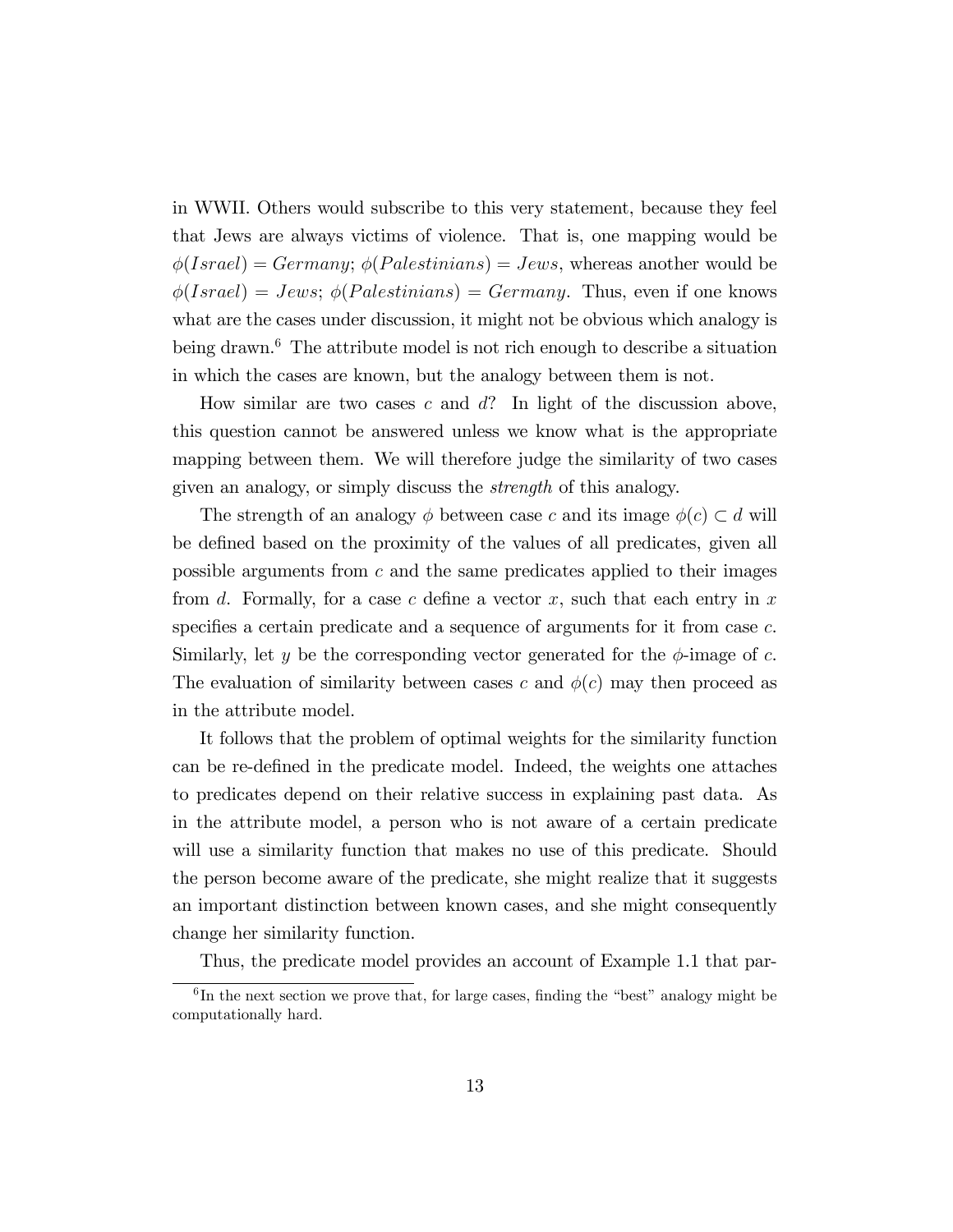allels that of the attribute model. In Example 1.2 the predicate model might have additional explanatory power. In particular, it is only within this model that we can formally prove that finding analogies is a difficult computational task. Yet, it is obvious from the story that King Davidís problem was not solving a hard problem, but realizing that there is a problem to be solved in the first place. Finally, in Example 1.3 the predicate model can embed the account provided by the attribute model, but it can also provide different analogies to the same "case".

## 4 Formal Models and Results

#### 4.1 The attribute model

Let  $\mathbb C$  be a set of *cases*, and  $\mathbb A$  be a set of *attributes*. We assume that there is a matrix  $(x_{ca})_{c \in \mathbb{C}, a \in \mathbb{A}}$  of real numbers in [0, 1], such that, for all  $c \in \mathbb{C}, a \in \mathbb{A}$ ,  $x_{ca}$  measures the degree to which case c has attribute a. (Equivalently, we may view x as a function  $x : C \times A \rightarrow [0, 1]$ .) It will be assumed that if a decision maker (or predictor) is aware of a (finite) set of cases  $C \subset \mathbb{C}$  and a (finite) set of attributes  $A \subset \mathbb{A}$ , she knows the values of  $x_{ca}$  for all  $c \in C$  and  $a \in A$ .

How does the decision maker judge similarity between cases  $c, d \in C$ ? We will assume that there is a function  $\Psi : [0,1]^A \times [0,1]^A \to [0,1]$  such that the similarity of c to d is  $s(c,d) = \Psi((x_{ca})_{a \in A}, (x_{da})_{a \in A})$ . We assume that  $\Psi(x, x) = 1$  for all  $x \in [0, 1]^A$ .

We refer to the quadruple  $(C, A, x, \Psi)$  as an *attribute model*.

#### 4.2 The predicate model

Let there be given a set of *entities*  $\mathcal E$  and, for each  $n \geq 1$ , a set of *n*-place predicates  $\mathcal{P}_n$ . For each  $p \in \mathcal{P}_n$  there is a function  $f_p : \mathcal{E}^n \to [0,1]$ . The value  $f_p(e_1, ..., e_n)$  measures the degree to which predicate p is true of the *n*-tuple  $(e_1, ..., e_n)$ . The set of all predicates is denoted  $P \equiv \bigcup_{n\geq 1} P_n$ . We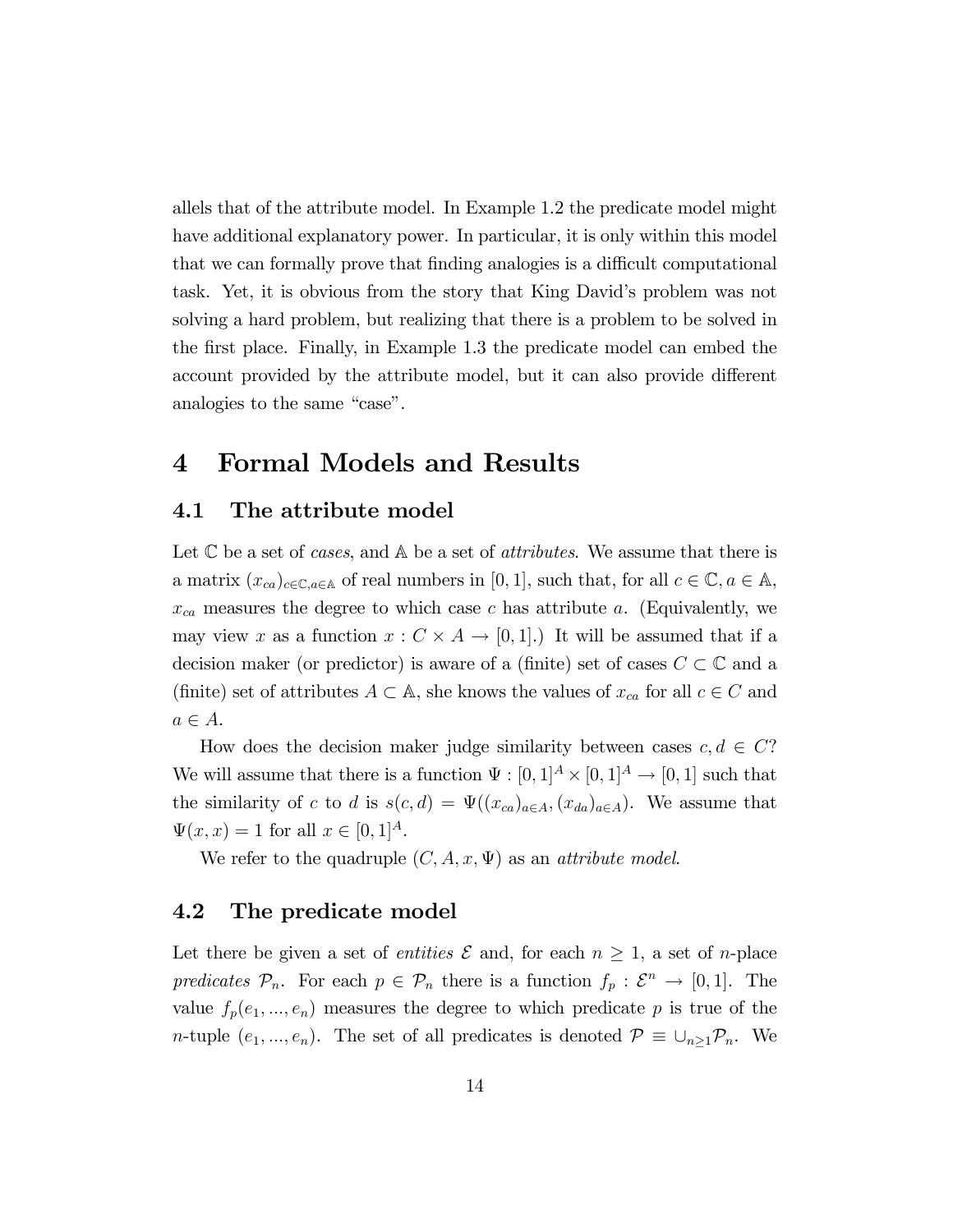will assume that, at a given time, the decision maker is aware of a finite set of entities  $E \subset \mathcal{E}$  and a finite set of predicates  $P \subset \mathcal{P}$ . It will be useful to denote  $P_n \equiv P \cap \mathcal{P}_n$  and  $F_n = \{f_p \mid p \in P_n\}.$ 

A case is modeled as a finite set of entities of which the decision maker is aware  $c \subset E$ . Given two cases c, d, an analogy between c and d is a function  $\phi : c \to d$ . Thus, any function  $\phi : c \to E$  defines an analogy between c and its image  $\phi(c)$ .

We assume that the *strength* of the analogy  $\phi : c \to E$ , or the  $\phi$ -similarity of case c to case  $\phi(c)$ , is a function of the values of known predicates, when applied to all possible arguments in the case. Specifically, consider a case  $c \subset E$  and let  $B(c)$  be the set consisting of all pairs of a sequence of entities from the case c up to length  $|c|$ , and a corresponding predicate:

$$
B = B(c) = \bigcup_{i=1}^{|c|} [c^i \times P_i].
$$

Assume that the decision maker has a function  $\Theta : [0, 1]^B \times [0, 1]^B \to [0, 1]$ such that the strength of an analogy  $\phi$  is

$$
S(\phi) = \Theta((f_p(e))_{i \leq |c|, e \in c^i, p \in P_i}, (f_p(\phi(e)))_{i \leq |c|, e \in c^i, p \in P_i}).
$$

Thus, for an analogy  $\phi$  with domain c,  $S(\phi)$  measures the similarity of c to  $\phi(c)$ . We assume that  $\Theta(x, x) = 1$  for all  $x \in [0, 1]^B$ .

We refer to the quintuple  $(E, P, (f_p)_{p \in P}, c, \Theta)$  as a predicate model. Observe that the case  $c$  is part of the definition of the predicate model. Indeed, the domain of the evaluation function  $\Theta$  depends on c (or, to be precise, on  $|c|$ ).<sup>7</sup>

#### 4.3 An equivalence result

**Proposition 1** Let there be given an attribute model  $(C, A, x, \Psi)$  and a case in it  $c \in C$ . There exists a predicate model  $(E, P, (f_p)_{p \in P}, \hat{c}, \Theta)$  and, for each case  $d \in C$ , an analogy  $\phi_d : \widehat{c} \to E$ , such that  $S(\phi_d) = s(c, d)$ .

<sup>&</sup>lt;sup>7</sup>One may define a function  $\Theta_i$  for all the cases c with  $|c| = i$ , and omit c from the definition of the predicate model.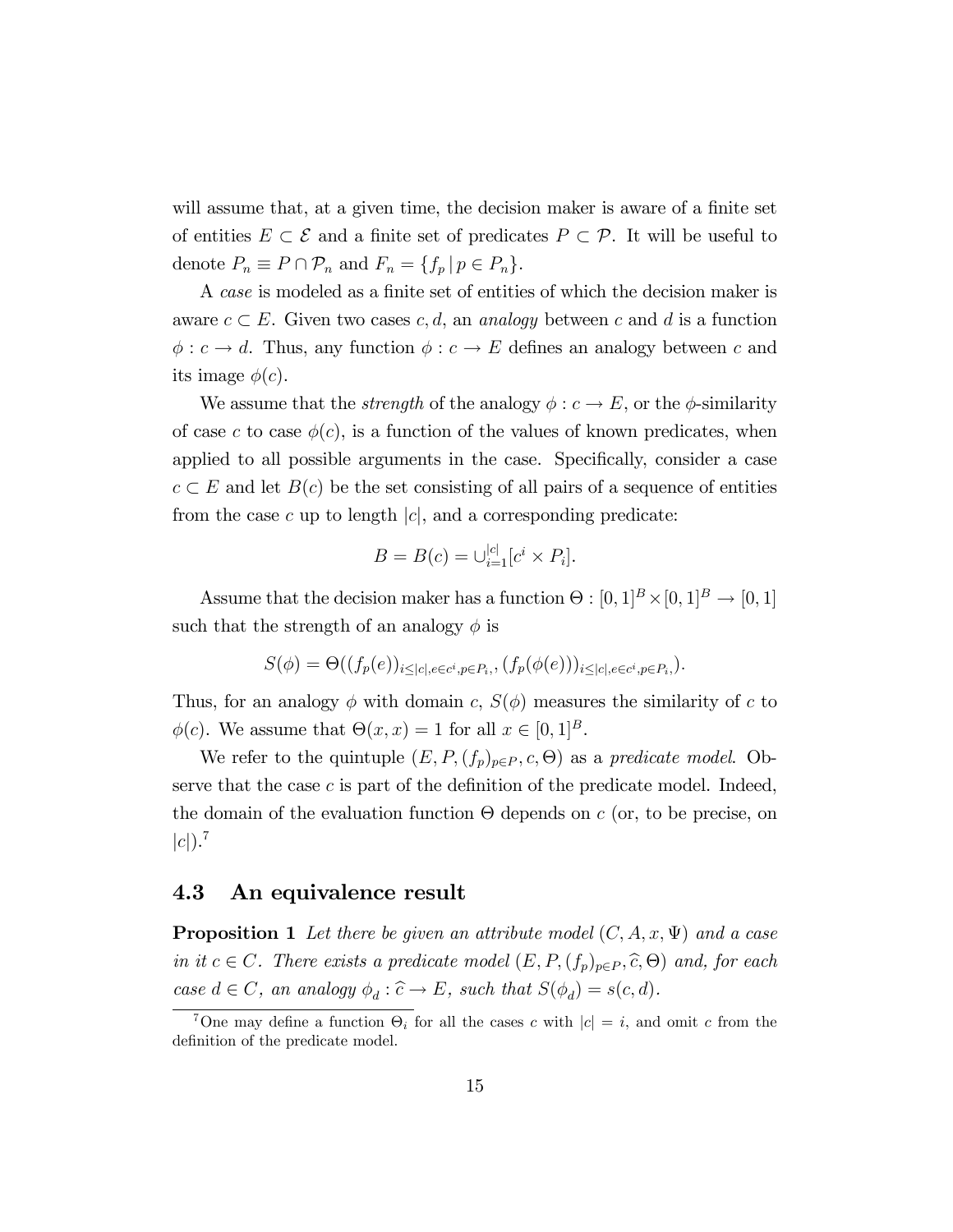Conversely, let there be given a predicate model  $(E, P, (f_p)_{p \in P}, \widehat{c}, \Theta)$ . There exists an attribute model  $(C, A, x, \Psi)$ , a case in it  $c \in C$ , and, for each analogy  $\phi: \widehat{c} \to E$  a case  $d_{\phi} \in C$ , such that  $s(c, d_{\phi}) = S(\phi)$ .

The above result suggests that theoretical models can use either the attribute model or the predicate model. The predicate model deals more explicitly with various relations that make up a story. It may therefore be more insightful for the analysis of actual cases. By contrast, the attribute model is mathematically simpler and may render itself more easily to theoretical analysis. The two models might be compared to models of non-cooperative games in the extensive or in the normal form. The predicate model, like the extensive form, is perhaps closer to the way people actually think about specific stories. The attribute model, like the normal form, allows a uni-Öed mathematical analysis using standard mathematical and statistical techniques.

It would appear that theoretical models should always prefer the attribute model. This may not hold when complexity considerations are introduced. Again, in a way that parallels the distinction between normal and extensive form games, the attribute model may be exponentially large relative to the predicate model. Moreover, it abstracts away from computational problems. The following sub-section shows that the problem of finding a "best" analogy may be computationally hard when viewed in the predicate model. The same problem is easy in the attribute model. It should thus be emphasized that the above result only deals with the theoretical expressive power of the two models.

#### 4.4 A note on complexity

There are several reasons for which Önding useful, insightful, or compelling analogies may be a difficult cognitive task. First, it may be hard to think of all the cases that might be relevant to a case at hand, simply because memory contains a vast collection of cases. Second, conjuring up all the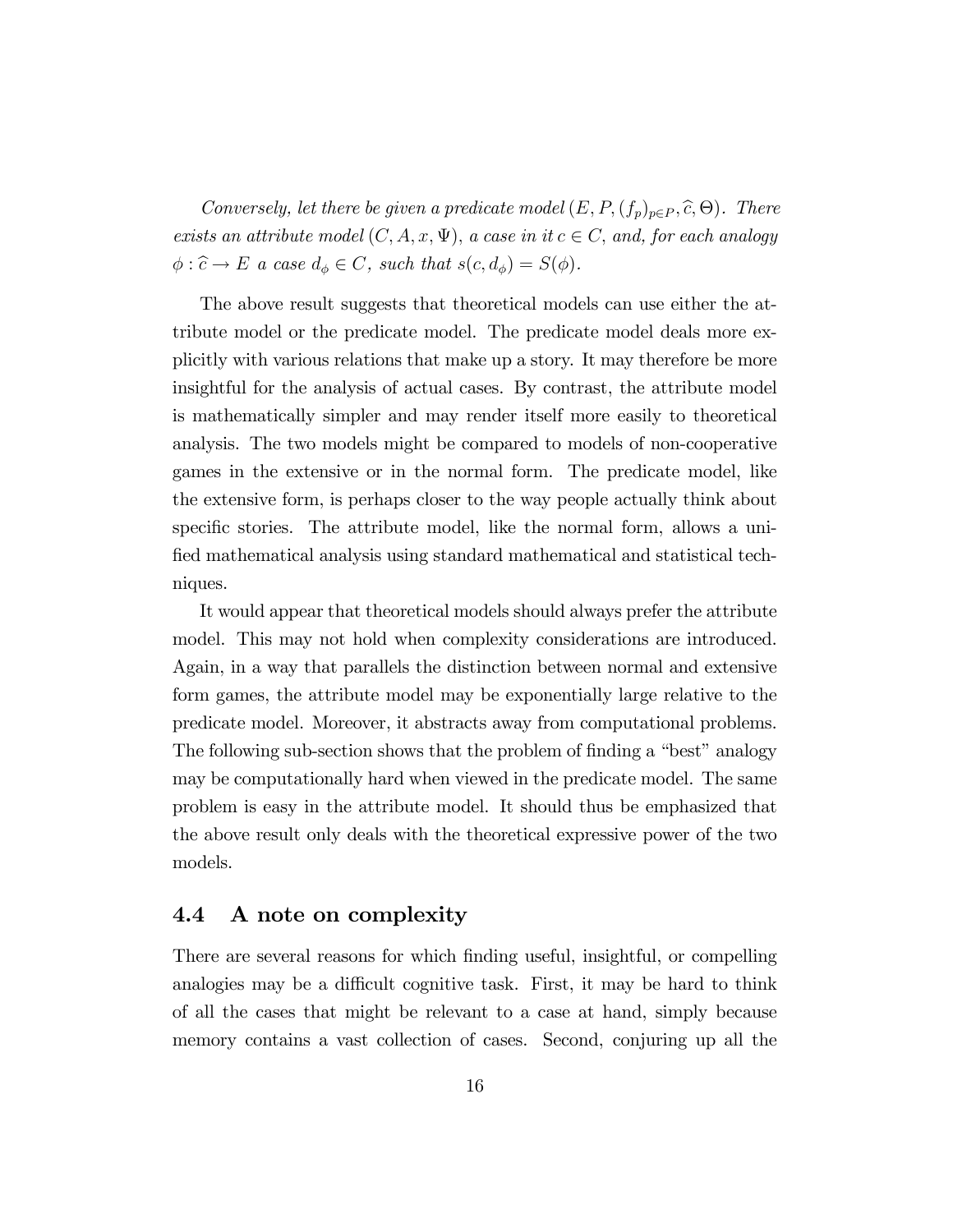relevant attributes, or predicates, is also a non-trivial task, as many attributes/predicates can potentially prove relevant. Third, even if the predicates or attributes are given, and so are the cases, there may be more than one way to draw analogies between two given cases. This issue cannot be captured in the attribute model, in which cases have no structure. But in the predicate model cases are sets of entities, and two such sets can be mapped to each other in more than one way. In this section we prove that the problem of finding a "best" analogy is computationally hard. This formal result captures only the last source of difficulty in finding "correct" analogies. It shows that drawing analogies is a hard problem even if cases and predicates are given. It should be interpreted as suggesting that Önding analogies is a hard problem, *a fortiori*, if the relevant cases and predicates are not given in the problem.

Formally, let there be given a predicate model  $(E, P, (f_p)_{p \in P}, c, \Theta)$ . The function  $\Theta$  may be represented in several ways, not all of which will be equivalent for complexity calculations. For instance, a function that can be described by a short PASCAL program may take exponential space if described by enumeration.

To simplify matters, we will focus on the following problem. Let there be given  $(E, P, (f_p)_{p \in P}, c)$ , where the functions  $(f_p)_{p \in P}$  assume only rational numbers as values, and are described by enumeration. An analogy  $\phi : c \to E$ is perfect if, for each  $1 \leq i \leq n$ , each ordered *i*-tuple of entities in c, e =  $(e_{j_1},...,e_{j_i}) \in c^i$ , and each *i*-place predicate  $f \in F_i$ ,  $f(e) = f(\phi(e))$ . The trivial analogy, where  $\phi$  is the identity function, is clearly perfect. Other analogies are *non-trivial*. We can now state the following.<sup>8</sup>

**Proposition 2** The following problem is NP-Complete: Given  $(E, P, (f_p)_{p \in P}, c)$ , is there a non-trivial perfect analogy for  $c$ ?

Observe that the problem of existence of a perfect analogy can also be

<sup>8</sup>The following result was quoted in Gilboa, Postlewaite, Samuelson, and Schmeidler (2012).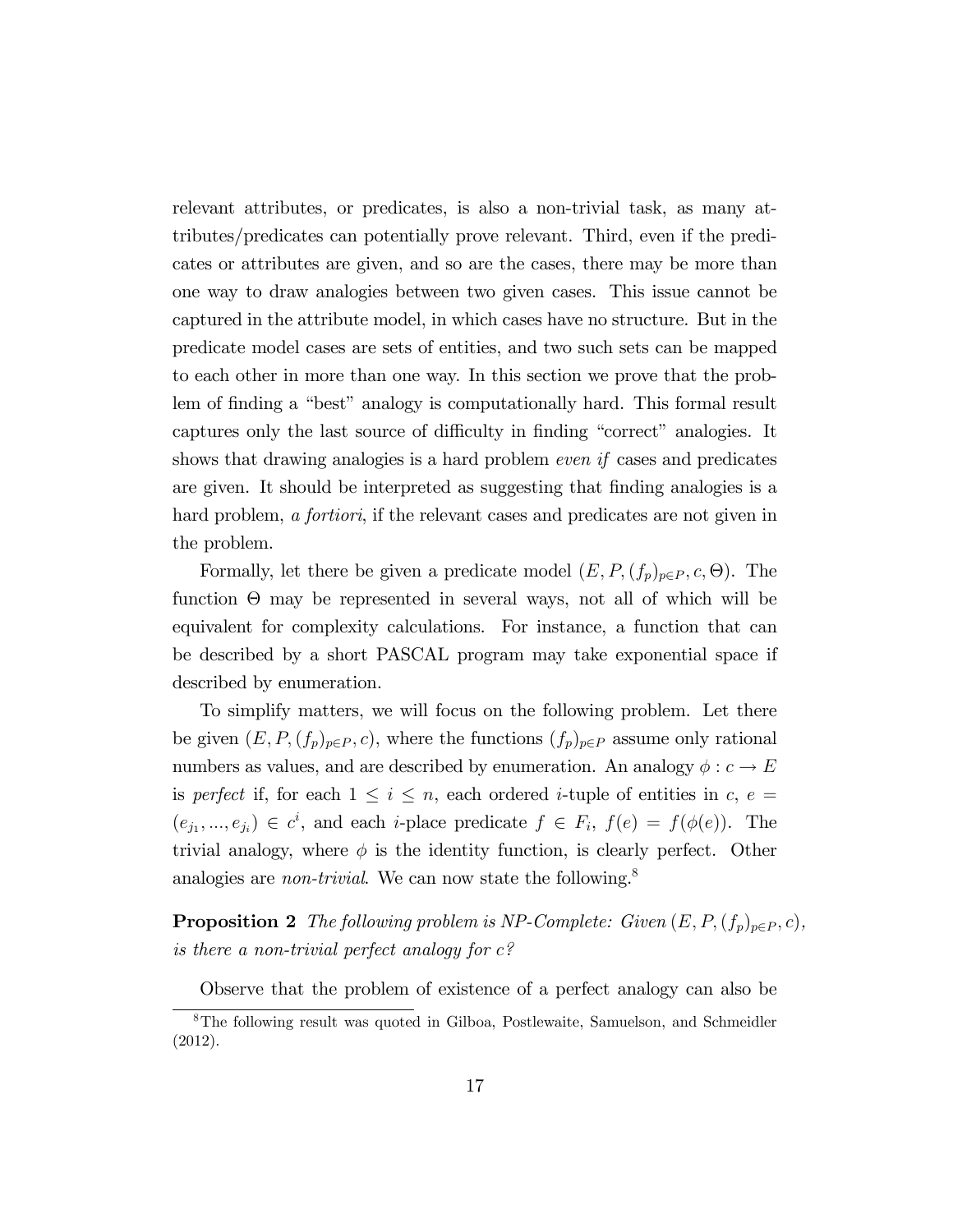described as a problem of maximizing the function  $\Theta$ . Thus, finding the strongest analogy (based on evaluation by  $\Theta$ ) is a hard problem. Indeed, if we allow the function  $\Theta$  to be described in an algorithmic way (say, as a PASCAL program), then it can be shown that  $\Theta$ -maximization is an NP-Hard problem.

We do not intend to argue that the main difficulty is drawing analogies is the combinatorial complexity of checking all possible permutations of entities in cases. Indeed, as mentioned above, much of the difficulty is in thinking of cases and of predicates. Yet, Önding convincing analogies shares an important aspect with solving NP-Complete problems: it is typically very difficult to come up with a solution, while it is much easier to check that a suggested solution is, indeed, a solution.

## 5 Modeling Issues and Future Directions

Most of the formal literature in economic theory and in related fields adheres to the Bayesian model of information processing. In such a model, a decision maker starts out with a prior probability, and she updates it in face of new information by Bayes rule. Hence, this model can easily capture changes in opinion that result from new information. But it does not deal very graciously with changes of opinion that are not driven by new information. In fact, in a Bayesian model with perfect rationality people cannot change their opinions unless new information has arrived. It follows that the examples we started out with cannot be explained by such models.

It is not only stylized examples such as those above that cannot be accommodated in the standard model. Suppose one was interested in modeling appellate courts (or courts of appeal) and the adjudication process in those courts. Courts of appeals do not hold trials, but rather they review decisions of trial courts for errors of law. Accordingly, an appeals court considers only the record (that is, the papers the parties Öled and the transcripts and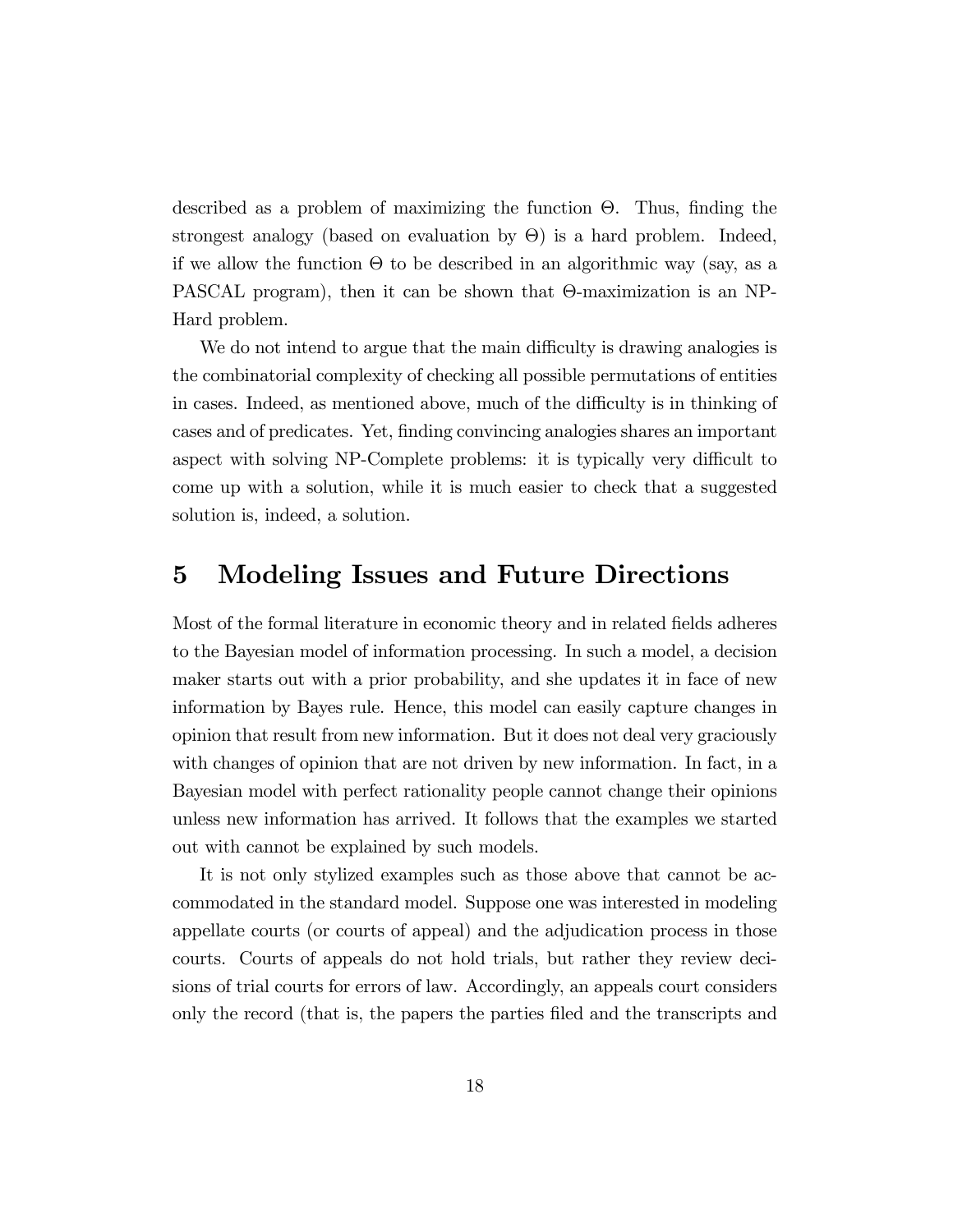any exhibits from any trial) from the trial court, and the legal arguments of the parties. These arguments, which are presented in written form, and can range in length from dozens to hundreds of pages, are known as "briefs". Sometimes lawyers are permitted to add to their written briefs with oral arguments before the appeals judges. At such hearings, only the parties lawyers speak to the court.

It is somewhat difficult to understand the role of the lawyers in this process. The only relevant information for the appellate court is public the trial transcript and all previous court decisions, which are in the public domain. Since all information that can be used in making the decision is public, why isnít the question of whether or not the relevant law for a particular case has been applied correctly "simply" a matter of seeing how it has been applied in previous relevant cases, and deciding the case at hand on that basis? More precisely, what is it that the lawyers do that the judge couldn't do himself?

From the perspective of this paper, we might model the adjudication process as having lawyers presenting briefs to a judge containing their arguments, buttressed by references to past cases and the decisions reached in those cases. With this perspective, lawyers present briefs that contain cases that they think are good analogs to the case at hand, and for which the decision was the one the lawyer is arguing for in the current case. The judge then weighs the strength of the analogies of the current case with each of the previous cases presented in the two briefs. After aggregating the weighted strengths of the analogies, the judge makes the decision that coincides with the decision taken in the cases that are more similar to the current case.

If analogies were easy to find, one could dispense with the lawyers. For any given case, all practical relevant cases are on computers. The judge need only a computer program that will search for the relevant analogs to the current case, and weigh the strengths; these will serve the judge at least as well as a pair of lawyers' briefs. The proposition above points to one seri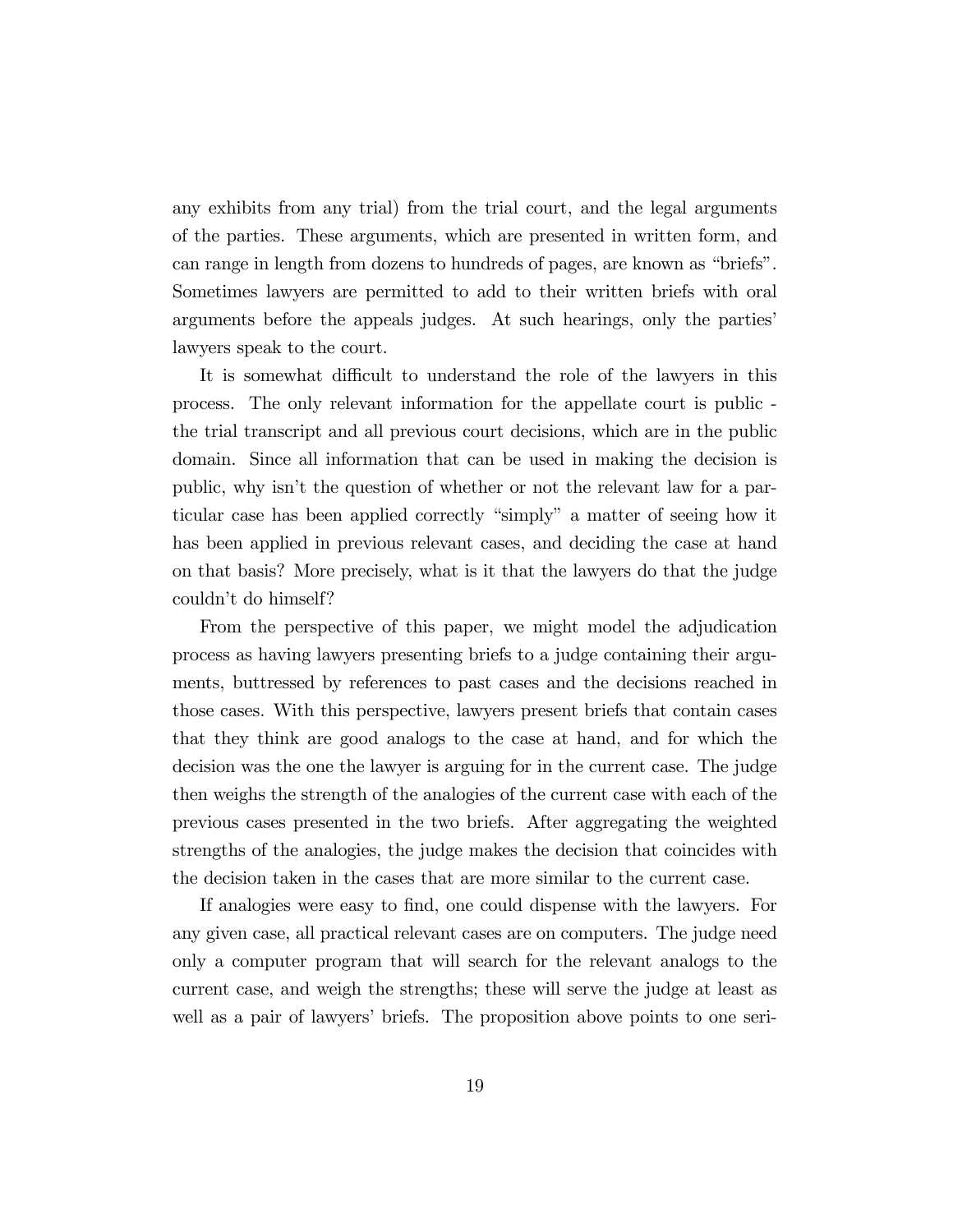ous difficulty in computerizing the adjudication process: the computational complexity of Önding the best analogies. The process instead is put in the hands of competing lawyers to identify analogs to the case at hand; highly regarded lawyers are those who can find ingenious ways to identify particular cases that are good analogs.<sup>9</sup>

Relaxing the perfect rationality assumption, one may attempt to provide a pseudo-Bayesian account of the phenomena discussed here. We believe, however, that the models offered in this paper may provide further insight into the mechanism by which rhetoric works.

The predicate model allows considerable freedom in the definition of a ìcaseî. The German invasion of Czechoslovakia might be described as a case that ended in the invasion of Poland in 1939. It can also be expanded to include WWII, or the history of Czechoslovakia. Indeed, histories of cases are relevant, if not crucial to the judgment of similarity between them. Future events that followed a given case are similarly relevant to the generation of predictions based on it. Thus, there is a certain degree of arbitrariness in delimiting a case in time. Moreover, it is also not always clear what is the scope of a case. For instance, should the case "the invasion of Kuwait by Iraqî tell us something about oil prices during this period? Thus, even within a given time frame, a case may be described in varying degrees of detail.

Because cases are defined as subsets of entities, they can also be thought of as stories. Like stories in natural communication, cases may overlap, one case may be a subset of another, and, indeed, all cases may be viewed as subsets of a single, "universal" case.

Observe that the predicate model describes similarity only between entities, measured by the degrees to which they satisfy certain predicates. It does not allow one to describe similarity between predicates. For instance, one might find the predicate "annex" similar to the predicate "invade", and

<sup>&</sup>lt;sup>9</sup>These lawyers, of course, may use computers to identify potential analogous cases.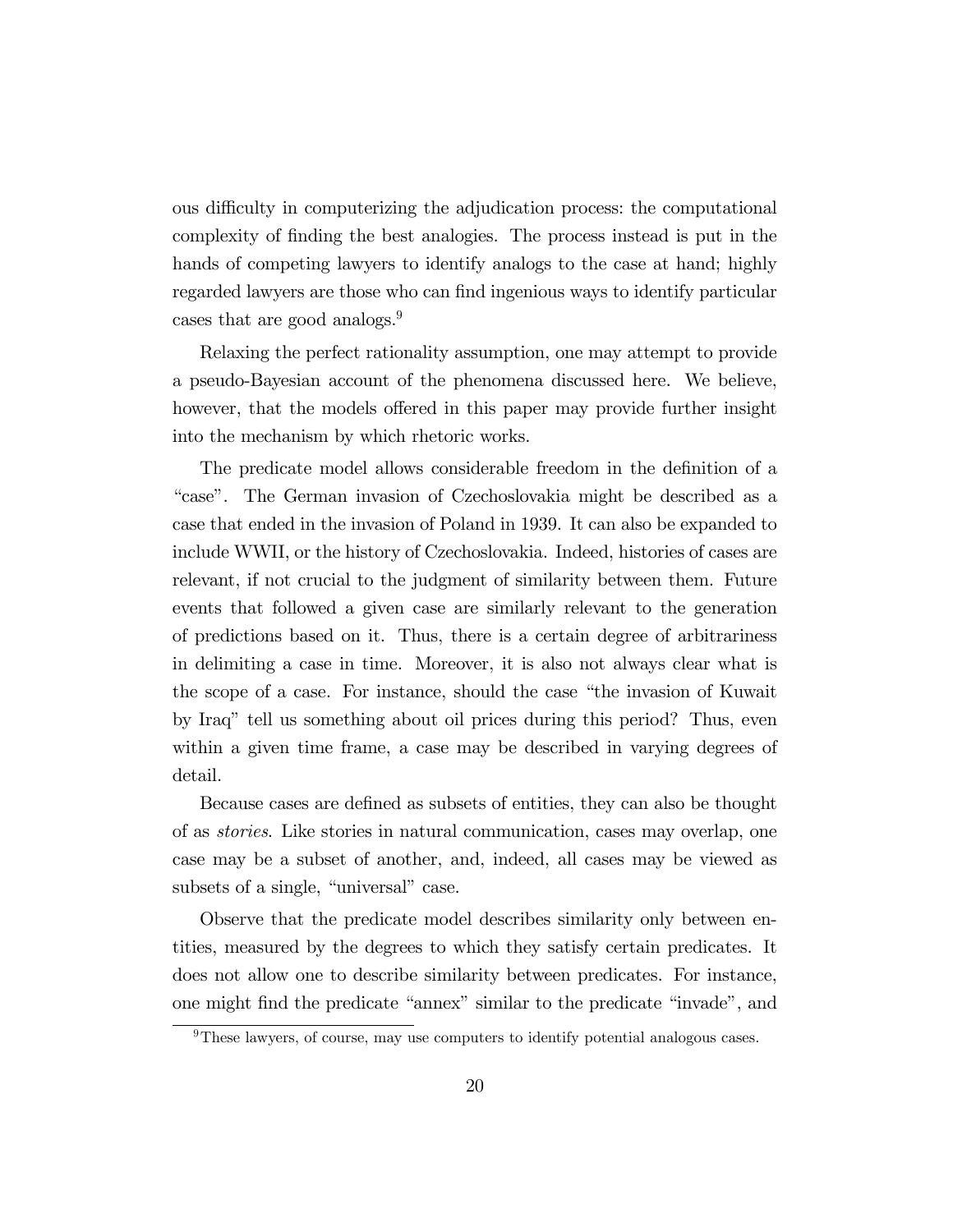suggest an analogy between Germany's annexation of Austria to Iraq's invasion of Kuwait. Our model can only describe such an analogy by suggesting that both "invade" and "annex" are different degrees to which a single predicate holds. One may wish to augment the model by the introduction of similarity relations between predicate.

There are other relations between predicates that one might wish to model formally. For instance, thinking of a case as a story, it is natural to suggest that one predicate, denoting a temporal fact (such as "King David took") Bathsheba") occurred *after* another (say, after Bathsheba had been married to Uriah). In any given story, predicates may be indexed by time, so that temporal precedence will be implicitly defined by the predicate symbols. But in order to evaluate similarity between stories that occurred in different periods, an explicit temporal precedence relation might be indispensable.

In this paper we only model case-to-case inductive inferences. Modeling case-to-rule inferences involves the use of logic. Future work might seek to describe both case-to-case and case-to-rule inductive inference in a unified formal framework.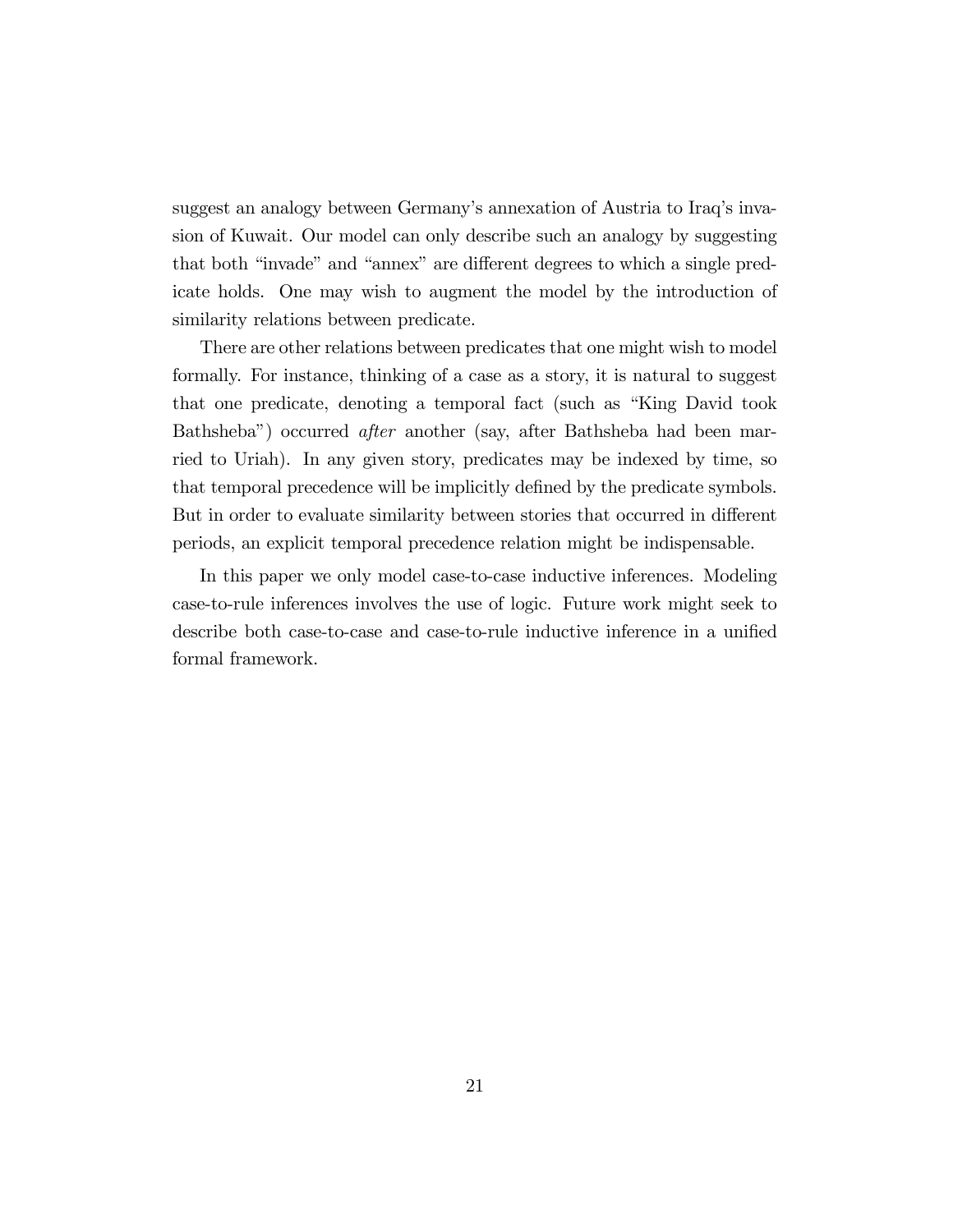## Appendix: Proofs

#### Proof of Proposition 1:

Let there be given an attribute model  $(C, A, x, \Psi)$  and a case  $c \in C$ . Define  $E = C$ . Define the set of predicates P as follows: for each attribute  $a \in A$ , introduce a one-place predicate  $p_a$  such that  $f_{p_a}(d) = x_{a,d}$  for all  $d \in C$ . Let  $\hat{c} \subset E$  be defined by  $\hat{c} = \{c\}$ . We now turn to define the function  $\Theta$ . Since  $|\hat{c}| = 1$  and all predicates in P are one-place predicates,  $B(\hat{c}) = \bigcup_{i=1}^{|\hat{c}|} [\hat{c}^i \times P_i]$  equals  $\hat{c} \times P_1 = \hat{c} \times P$ . Thus, there is a natural bijection between the domain of  $\Theta$ , namely,  $[0,1]^B \times [0,1]^B$ , to that of  $\Psi$ , namely,  $[0,1]^A \times [0,1]^A$ . Abusing notation we can therefore define  $\Theta = \Psi$ . Given a case  $d \in C$ , define  $\phi_d : \hat{c} \to E$  by  $\phi_d(c) = d$ . With this definition,  $S(\phi_d) = s(c, d)$  clearly holds.

Conversely, let there be given a predicate model  $(E, P, (f_p)_{p \in P}, \widehat{c}, \Theta)$ . Let  $n = |\hat{c}|$  and denote the entities in  $\hat{c}$  by  $\{e_1, ..., e_n\}$ . Define the attribute model as follows. Let  $C = E<sup>n</sup>$ . Choose  $c = (e_1, ..., e_n)$  to be the case in C corresponding to  $\hat{c}$ . We now turn to define the set of attributes A and the matrix x. For each  $1 \leq i \leq n$ , each ordered *i*-tuple of entities in  $\hat{c}$ ,  $e = (e_{j_1},...,e_{j_i}) \in \hat{c}^i$ , and each *i*-place predicate  $f \in F_i$ , define an attribute  $a_{i,e,f}$ . Let A be the set of all attributes so obtained. Given a case  $d = (g_1, ..., g_n) \in E^n$  and attribute  $a_{i,e,f}$ , define  $x_{d,a_{i,e,f}} = f(g_{j_1}, ..., g_{j_i})$ . That is, the attribute defined by the triple  $(i, e, f)$  is the value of the predicate f on the i elements of the case at hand, defined by the ordered selection  $e$  out of the case  $c$ . By definition of  $A$ , there is a natural bijection between  $A$  and  $B(\hat{c}) = \bigcup_{i=1}^{|\hat{c}|} [\hat{c}^i \times P_i].$  Thus we may again abuse notation and define  $\Psi = \Theta$ . Let there be given an analogy  $\phi : \widehat{c} \to E$ , and define  $d_{\phi} = (\phi(e_1), ..., \phi(e_n)) \in$ C. Clearly,  $s(c, d_{\phi}) = S(\phi)$ .  $\Box$ 

**Proof of Proposition2**: It is easy to see that the problem, "given  $(E, P, (f_p)_{p \in P}, c)$ , is there a non-trivial perfect analogy for c?" is in NP. Indeed, checking whether an analogy  $\phi$  is perfect or not can be done in a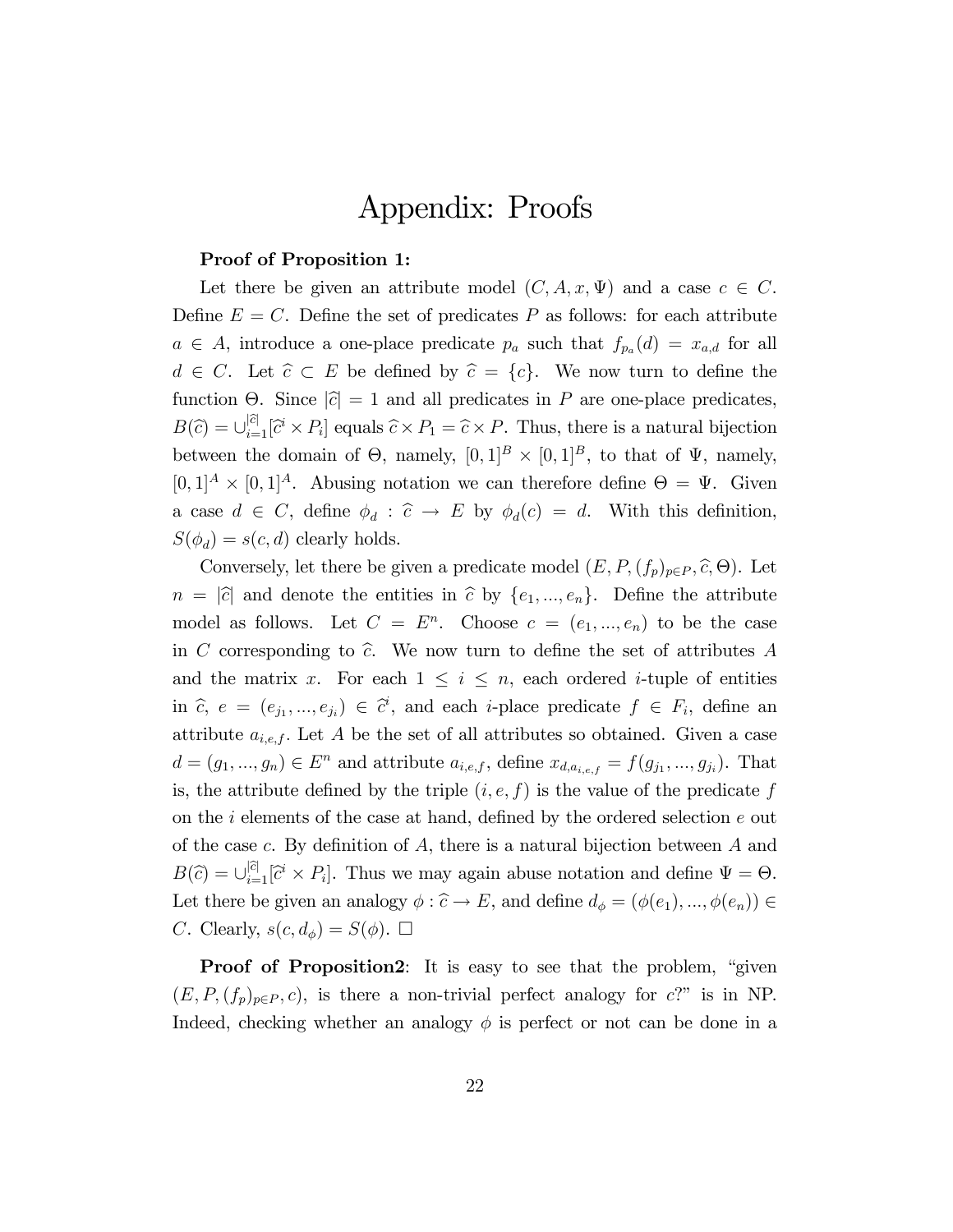linear number of operations (as a function of the input). To show that it is NP-Complete, we reduce the CLIQUE problem to this one.

**PROBLEM CLIQUE:** Given an undirected graph  $Gr(V, A)$  and a number  $k \geq 1$ , are there k vertices in V each two of which are connected by an arc in A?

The CLIQUE problem is known to be NP-Complete (see Gary and Johnson (1979)). The reduction is as follows: given a graph  $Gr(V, A)$  (where A is a set of subsets of V of size 2) and a number  $k \geq 1$ , define  $(E, P, (f_p)_{p \in P}, c)$ as follows. Define the entities to be the vertices in the graph, as well as  $k$  new entities. That is,  $E = V \cup \{e_1, ..., e_k\}$  where  $\{e_1, ..., e_k\} \cap V = \emptyset$ . Let there be a single two-place predicate p (i.e.,  $P = \{p\}$ ) which is the incidence matrix of the graph Gr, coupled with the incidence matrix of a clique on  $\{e_1, ..., e_k\}$ . Formally:  $f_p(e_i, e_j) = 1$  for every  $1 \leq i \neq j \leq k$ . For  $v, w \in V$ ,  $f_p(v, w) = 1$  iff  $\{v, w\} \in A$ . All other values of  $f_p$  are set to zero. (In particular,  $f_p(e, e) = 0$ for every  $e \in E$ , and for  $i \leq k$  and  $v \in V$ ,  $f_p(e_i, v) = f_p(v, e_i) = 0$ .) The case c is  $\{e_1, ..., e_k\}$ . It is easy to see that c has a non-trivial perfect analogy if and only if Gr contains a clique. Further, writing down the enumeration of  $(E, P, (f_p)_{p \in P}, c)$  can be done in polynomial time complexity (relative to the size of  $Gr(V, A)$ .  $\square$